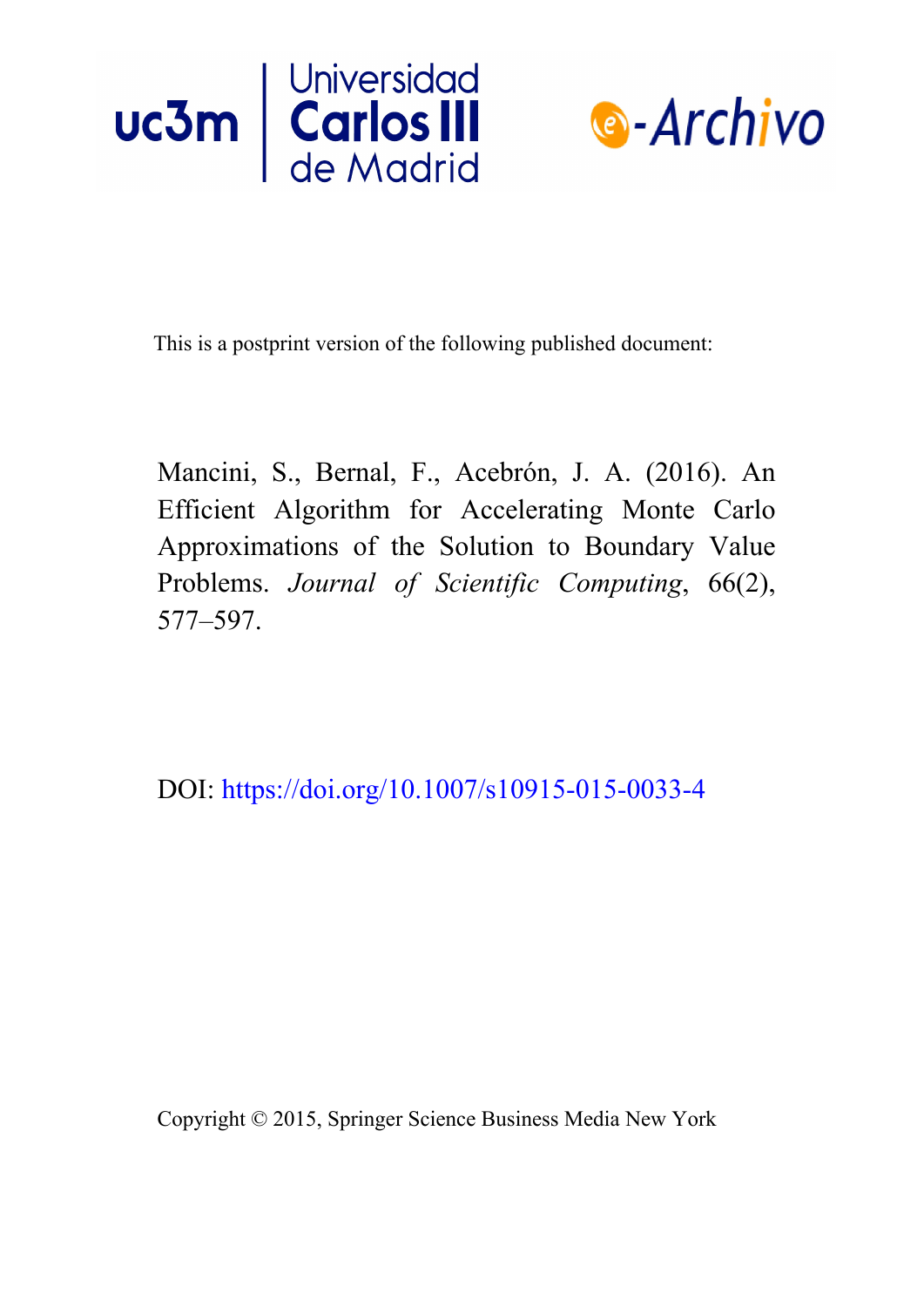# An Efficient Algorithm for Accelerating Monte Carlo Approximations of the Solution to Boundary Value Problems.

Sara Mancini <sup>∗</sup> Francisco Bernal †

Juan A. Acebrón‡§

April 6, 2015

#### **Abstract**

The numerical approximation of boundary value problems by means of a probabilistic representations often has the drawback that the Monte Carlo estimate of the solution is substantially biased due to the presence of the domain boundary. We introduce a scheme, which we have called the leading-term Monte Carlo regression, which seeks to remove that bias by replacing a 'cloud' of Monte Carlo estimates –carried out at different discretization levels– for the usual single Monte Carlo estimate. The practical result of our scheme is an acceleration of the Monte Carlo method. Theoretical analysis of the proposed scheme, confirmed by numerical experiments, shows that the achieved speedup can be well over 100.

**Keywords:** Monte Carlo method, Romberg extrapolation, bounded diffusion, Feynman-Kac formula, first exit time, parallel computing.

### **1 Introduction**

For a bounded domain Ω ⊂ R*<sup>d</sup>* of dimension *d* ≥ 2, we consider the evaluation of expected values of the form

$$
\mathbb{E}[\phi(\mathbf{X}_{\tau})] := \mathbb{E}\Big[\,g(\mathbf{X}_{\tau})e^{\int_0^{\tau}c(\mathbf{X}_s)ds} + \int_0^{\tau}f(\mathbf{X}_s)e^{\int_0^s c(\mathbf{X}_q)dq}ds\,\Big],\tag{1}
$$

where  $g : \partial\Omega \mapsto \mathbb{R}$ ,  $f : \Omega \mapsto \mathbb{R}$ , and  $c : \Omega \mapsto (-\infty, 0]$  are functions regular enough, and  $X_{\tau} \in \partial \Omega$  is the solution of the following stochastic differential equation (SDE):

$$
d\mathbf{X}_t(t>0) = \begin{cases} b(\mathbf{X}_t)dt + \sigma(\mathbf{X}_t)d\mathbf{W}_t, & 0 < t < \tau, \\ 0, & t \ge \tau, \end{cases}
$$
  

$$
\mathbf{X}_t(t=0) = \mathbf{x}_0.
$$
 (2)

<sup>∗</sup>Dipartimento di Matematica 'Federigo Enriques', Università degli Studi di Milano. Via Cesare Saldini 50, 20133 Milan, Italy. (sara.mancini1@studenti.unimi.it)

<sup>†</sup>Center for Mathematics and its Applications (CEMAT), Department of Mathematics, Instituto Superior Técnico. Av. Rovisco Pais 1049-001 Lisbon, Portugal. (francisco.bernal@ist.utl.pt)

<sup>‡</sup> ISCTE - Instituto Universitário de Lisboa Departamento de Ciências e Tecnologias de Informação. Av. das Forças Armadas 1649-026 Lisbon, Portugal. (juan.acebron@ist.utl.pt)

<sup>§</sup> INESC-ID\IST, TU Lisbon. Rua Alves Redol 9, 1000-029 Lisbon, Portugal.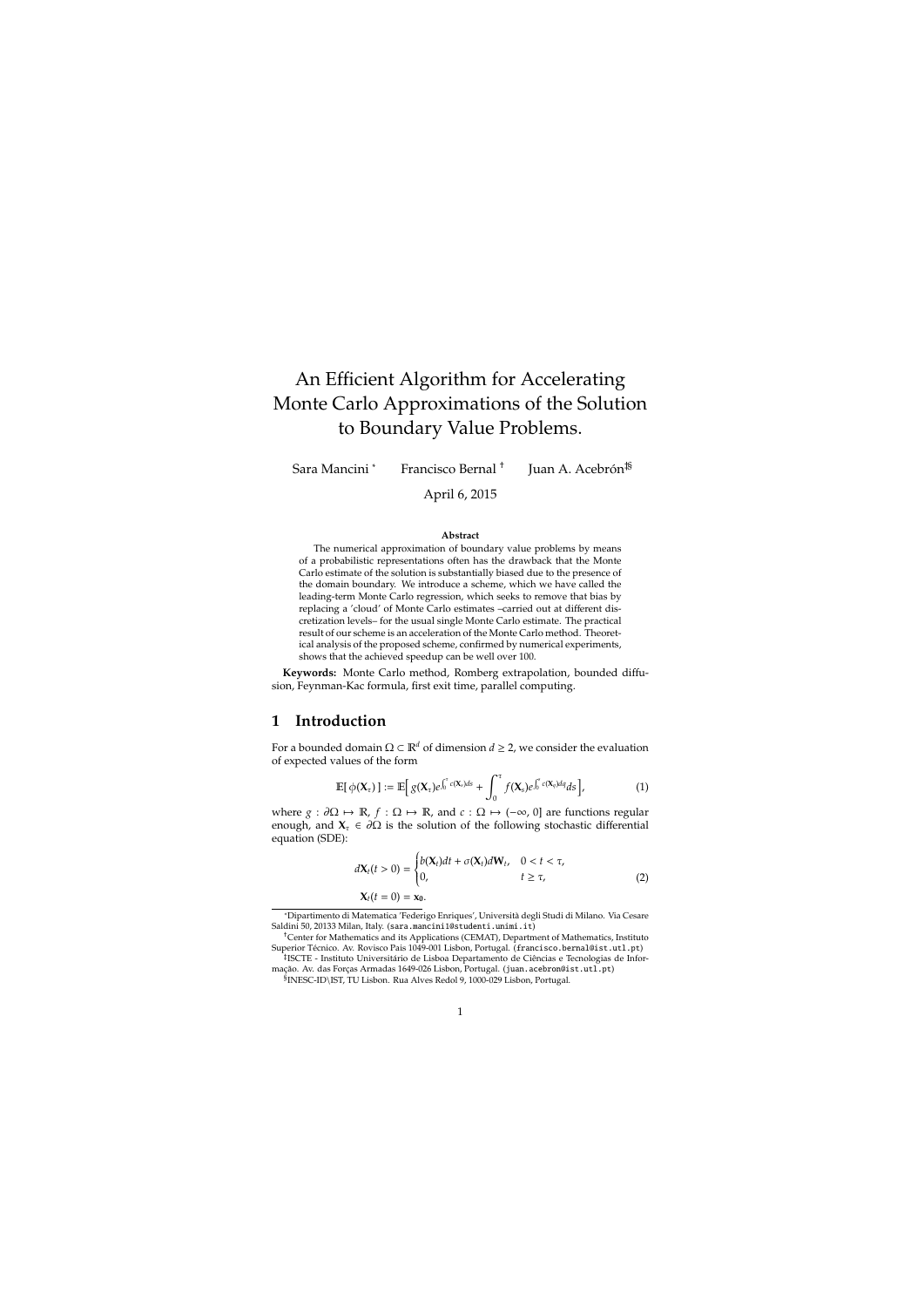In (2),  $x_0 \in \Omega \backslash \partial \Omega$ ,  $b : \mathbb{R}^d \mapsto \mathbb{R}^d$  is called the drift,  $\sigma : \mathbb{R}^d \mapsto \mathbb{R}^{d \times d}$  is called the diffusion matrix, and  $W_t$  is a standard Wiener process in  $\mathbb{R}^d$ . Then,  $X_t$  is a continuous diffusion which starts at point  $x_0$  at  $t = 0$  and stops upon hitting the boundary for the first time at  $t = \tau := \inf\{s : \mathbf{X}_s \in \partial\Omega\}$ . The quantities  $\tau$ and  $X<sub>\tau</sub>$  are called first-exit time and first-exit point, respectively. Expectations like (1) arise in the probabilistic representation of boundary value problems (BVPs). For instance, the solution  $u : \Omega \subset \mathbb{R}^d \mapsto \mathbb{R}$  of the linear elliptic partial differential equation (PDE) with Dirichlet boundary conditions (BCs)

$$
\sum_{i=1}^{d} \sum_{j=1}^{d} a_{ij} \frac{\partial^2 u}{\partial x_i \partial x_j} + \sum_{k=1}^{d} b_k \frac{\partial u}{\partial x_k} + cu + f = 0,
$$
  
\n
$$
u(\mathbf{x} \in \partial \Omega) = g,
$$
\n(3)

with  $\sigma \sigma^T/2 = [a_{ij}]$  and  $c \leq 0$ , can be expressed as (1) via Dynkin's formula (assuming the appropriate regularity conditions). There exist similar representations for the parabolic case (the well-known Feynman-Kac formula) and for other BCs [5]. Although much of the work in this paper could be extended to them, we will restrict our analysis to the pair (1) and (3).

In practice, the expected value (1) is usually estimated with a Monte Carlo (MC) method:

$$
\mathbb{E}[\phi(\mathbf{X}_{\tau})] \approx \frac{1}{N} \sum_{j=1}^{N} \phi^{h}(\mathbf{X}_{\tau_{h}}^{j}), \qquad (4)
$$

which involves  $N \gg 1$  independent realizations of a discrete approximation to (2), and ( $\phi^h$ , τ<sub>*h*</sub>) are the discrete counterparts to ( $\phi$ , τ). Such discrete approximation (which can be thought of as the polygonal trajectory of a 'particle') is performed by numerically integrating (2) with a numerical scheme Ξ*<sup>h</sup>* (such as the Euler-Maruyama method), and a time step *h* > 0 (which we will assume constant). Neglecting the correlations in any digital random numbers generator, the total error of the MC approximation (4) to (1) can be bounded as [1]

$$
\epsilon_{\mathrm{MC}}(N,h) := \left| \mathbb{E}[\phi(\mathbf{X}_{\tau})] - \frac{1}{N} \sum_{j=1}^{N} \phi^{h}(\mathbf{X}_{\tau_{h}}^{j}) \right| \leq \epsilon_{N}(N,h) + \epsilon_{h}(h). \tag{5}
$$

In (5),  $\epsilon_N$  is the statistical error, which results from the substitution of the expected value in (1) by the arithmetic mean. According to the central limit theorem [15], as  $h \to 0$  and  $N \to \infty$ ,  $\epsilon_N$  tends to be normally distributed, and to be smaller than  $q = 1$ , 2, and 3 times  $\sqrt{\text{Var}(\phi^h(\mathbf{X}_{\tau_h}))/N}$  with probability (confidence intervals Γ*q*) 68.3%, 95.5%, and 99.7%, respectively. However, at finite time steps  $h > 0$ ,  $\epsilon_{MC}$  does not vanish as  $N \to \infty$ , i.e. the discretization of (2) turns (4) into a biased estimator of (1). But, importantly, the fact that the domain is bounded induces larger errors in the numerical computation of (2) than would be the case for a PDE or a SDE in an unbounded domain. They stem from the ambiguity in determining the first intersection of a discrete stochastic trajectory with the boundary, and may lead to poor approximations of  $τ$  (by  $\tau_h$ ) and  $\mathbf{X}_{\tau}$  (by  $\mathbf{X}_{\tau_h}$ ). We refer to the latter as the first-exit error, and call  $\epsilon_h$  the bias.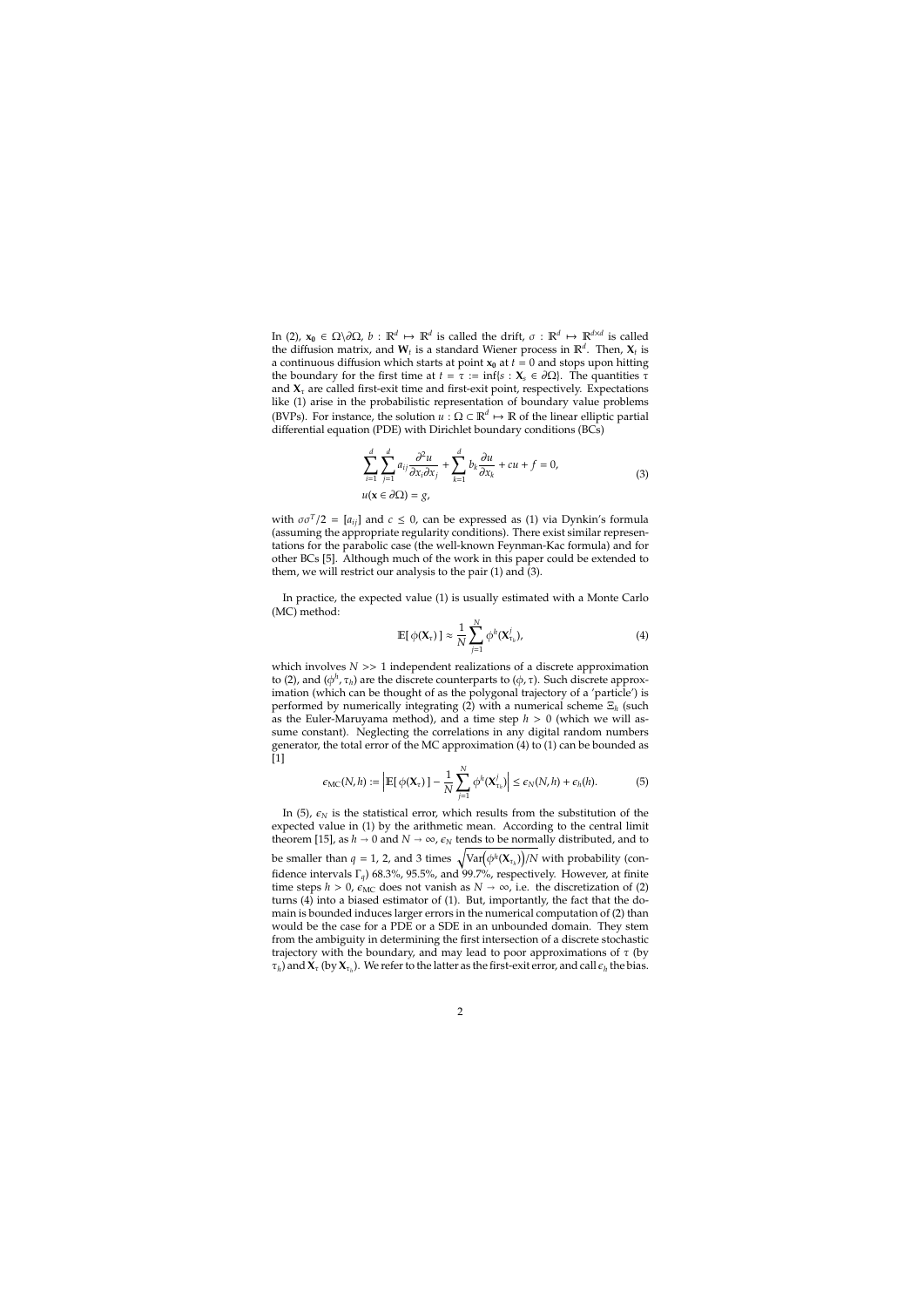We now examine more closely the structure of the bias. In absence of boundaries,  $\epsilon_h$  is the weak error of the discretization scheme used, and is typically  $O(h^r)$ ,  $r \geq 1$ . An important case is that of the Euler-Maruyama method, for which  $\epsilon_h$  =  $O(h)$  [11]. This was further refined by Talay and Tubaro, who showed that the second term was  $O(h^2)$  [18]. The availability of the second term in the error expansion enabled them to combine two discretizations of the SDE with different values of *h* to yield a second-order-accurate integrator. On the other hand, the presence of boundaries renders those results invalid, due to the larger contribution in  $\epsilon_h$  posed by the first-exit error. The simplest way to modify the Euler-Maruyama scheme to deal with boundary absorption (as needed in (2)) is to stop the discrete trajectory  $X_0 = x_0, X_1, X_2, \ldots$  between the last iterate inside  $\Omega \setminus \partial \Omega$  (say the *k<sup>th</sup>*), and the first one outside. Then  $kh \leq \tau_h \leq (k+1)h$ , and **X**<sup>τ</sup>*<sup>h</sup>* for that particular trajectory must be somehow interpolated between **X***<sup>k</sup>* and **X***<sup>k</sup>*+1; for instance by taking the projection of the latter onto ∂Ω. This pro-√ cedure leads to  $\epsilon_h = O(\sqrt{h})$ , which is much worse than for free diffusions. This convergence rate was proved rigorously by Gobet and Menozzi for parabolic BVPs in [7] and for elliptic BVPs in [8]. Still, no error expansion in powers of *h* is available. In the last two decades, a number of improved schemes have been devised that have a smaller bias than that of Euler-Maruyama, generally at the cost of a computationally more involved time-stepping. Higher error √ rates than *O*( *h*) have been experimentally observed in the schemes proposed in [13, 10, 3, 8], while *O*(*h*) bias has been rigorously proved–under the corresponding technical assumptions–for the schemes in [17, 14]. However, the lack of an error expansion for them (or at least, the two lowest powers of *h*) precludes the possibility of Romberg extrapolation such as in the Talay-Tubaro method. And anyways, we stress that the Talay-Tubaro method pertains the expected values, rather than Monte Carlo simulations inevitably contaminated with statistical noise.

Even in the much better situation when  $\epsilon_h = O(h)$ , the interplay between the statistical error and the bias in (5) may lead to very time-consuming simulations. The reason is that, for a set accuracy *A* (the largest tolerable total error for a given confidence interval Γ*q*), both *h* and *N* must be set small and large enough, respectively, so that

$$
\epsilon_N, \epsilon_h \le A. \tag{6}
$$

Thus, not only does a better (i.e. smaller) accuracy target involve more trajectories overall, but also each of them will take longer due to the finer discretization. Seeking to accelerate the simulations, we propose in this paper a novel method of approximating (1). The idea is to exploit the fact that the leading power in  $\epsilon_h$  is theoretically known for many triplets SDE (2)/ integrator  $\Xi_h$ / bounded domain Ω, in order to extrapolate to *h* = 0, where the MC approximation is unbiased. More specifically, we propose to carry out a 'cloud' of  $n \geq 2$  independent, but relatively 'noisy', MC simulations at *n* equispaced values of *h*, and to fit the coefficient of the leading term of  $\epsilon_h$  from them - by means of a regression. (The reason why we have chosen equispaced time steps is that this leads to analytical formulas which facilitate the theoretical study). We have called this algorithm the leading-term Monte Carlo regression (LTMCR).

Figure (1) sketches the main features of LTMCR. The cloud used for fitting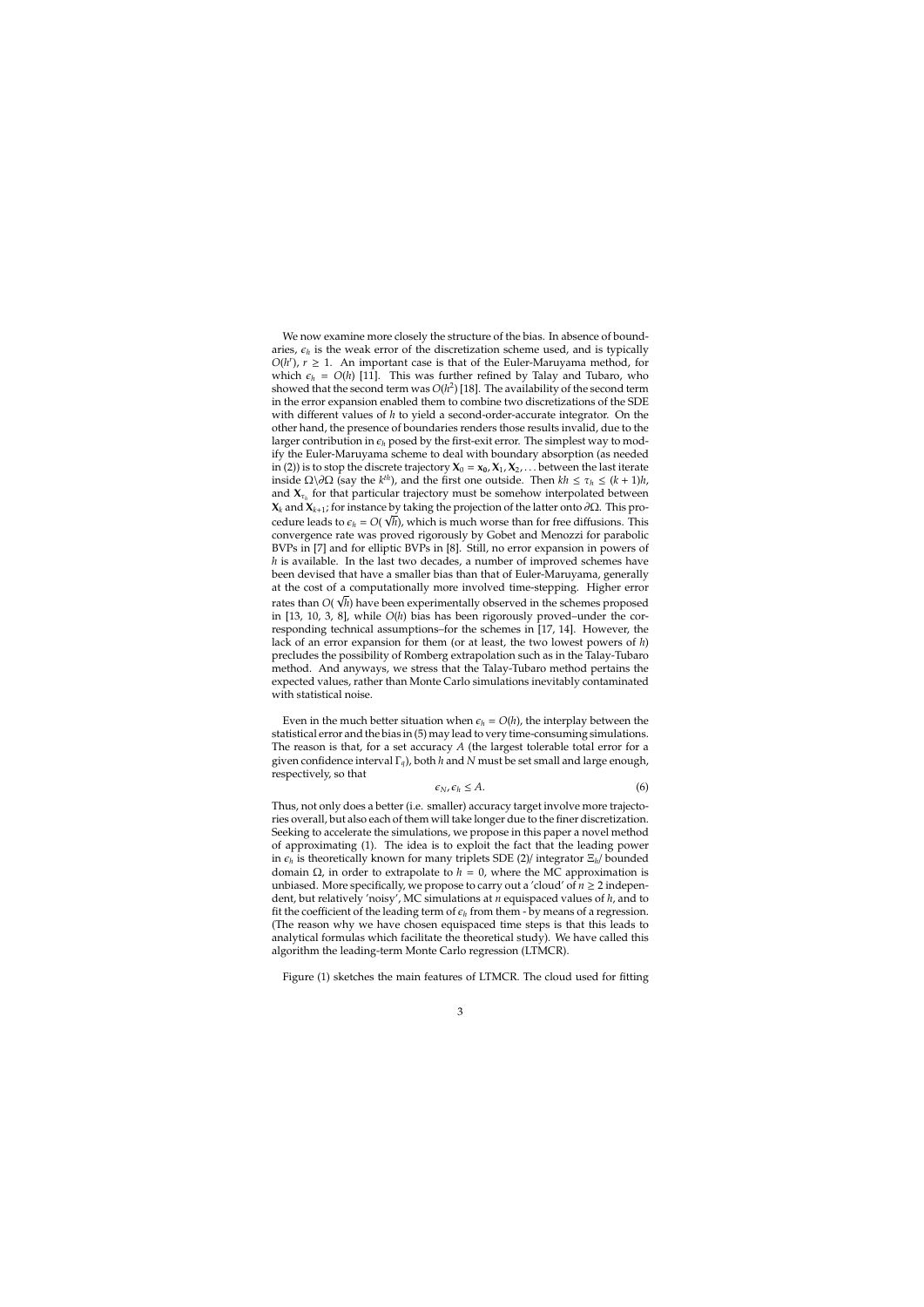

Figure 1: Intuitive idea of the leading-term Monte Carlo regression (LTMCR).

purposes consists of the four MC simulations depicted on the right. They have an ever smaller bias as their *h* approaches 0; on the other hand, their error bars (statistical errors) are comparatively large, and rather independent of *h*. The solid curve plotting  $\epsilon_h$  passes through each of the error bars with a probability Γ*q*. (Notice that this curve is not known, and only plotted for the sake of illustration.) In the hypothetical problem in Figure (1), the leading term is linear, and the linear behaviour dominates for  $0 < h \leq h$ . The LTMCR yields an approximation to  $(1)$  given by  $u<sub>R</sub>$ . The geometric interpretation of the LTMCR solution is thus the intersection of the curve fitting the data with the vertical axis. We stress the fact that the leading term of  $\epsilon_h$  (in this case, one) is assumed known from the integrator Ξ*<sup>h</sup>* used to produce the cloud data. The error

$$
\epsilon_{\mathcal{R}} := u - u_{\mathcal{R}} \tag{7}
$$

is a stochastic variable whose precise distribution will be discussed in Section 2. Notwithstanding the details, it is expected that  $\epsilon_R$  will decrease as the error bars become narrower, *n* increases, and the cloud of individual MC simulations is clustered towards 0. However, for the LTMCR to be useful, the sole characterization of the error is inadequate. Clearly, it must also be faster than the single, competing MC simulation, which yields the same accuracy *A* under the same confidence interval Γ*q*. We will call that single MC simulation the reference simulation (the leftmost one on Figure (1)). Defining the computational cost of the reference simulation and of the LTMCR as *C*ref and *C*R, respectively, the potential of the LTMCR boils down to the speedup (8) being greater than one.

$$
S = \frac{C_{\text{ref}}}{C_{\text{R}}} \Big|_{A,\Gamma_q} \tag{8}
$$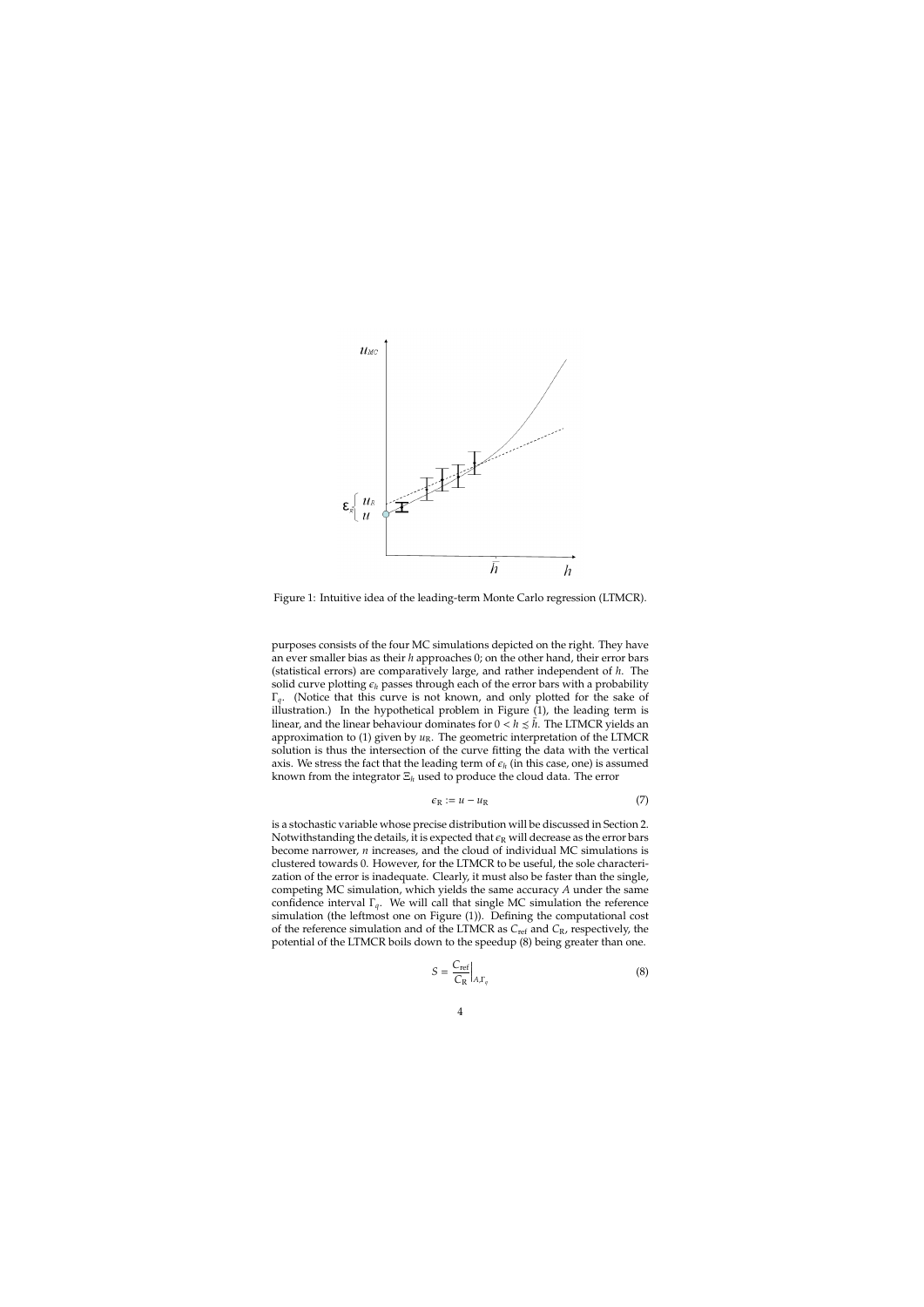The multilevel method by Giles [6] is another method which also uses variable time steps in order to accelerate MC simulations. Unlike the LTMCR it does so by reducing the variance, rather than by extrapolation. It was initially designed for unbounded diffusions, although has recently been extended to bounded Brownian motion [9]. The LTMCR differs from Talay-Tubaro extrapolation in the fact that the LTMCR includes the statistical error and requires just the leading term of the bias expansion. In all three methods, a threshold time step below which the respective asymptotic error expansions are valid (the parameter  $\bar{h}$  in the LTMCR) is assumed *a priori*.

The remainder of the paper is organized as follows. In Section 2, for simplicity, the case when  $\epsilon_h = O(h)$  is considered first. Under some technical assumptions, the distribution of the error of the LTMCR is analyzed and characterized according to confidence intervals, as well as its cost. The optimal speedup is then derived by solving a constrained minimization problem. In Section 3, those results are carried over to the general (nonlinear) case,  $\epsilon_h = O(h^r)$ . Section 4 validates the previous analytical results on two numerical experiments, which use a different integrator Ξ*<sup>h</sup>* each. Some final remarks are given in Section 5.

#### **2 Linear bias**

We first analyze the case in which the bias is asymptotically a linear function of the time step:

$$
\epsilon_h = \beta h, \qquad \text{if } 0 < h \leq \bar{h}, \tag{9}
$$

for some  $\bar{h} > 0$ . This can happen, for instance, in the integrators  $\Xi_h$  by Milstein [14]. We consider *n* uniformly spaced time steps  $\{h_i\}_{i=1}^n$ , such that  $0 < h_1 < h_2 <$ ...  $\lt h_n \leq \bar{h}$ . Let us call the fixed point at which we want to approximate the solution  $x_0$ . For each value  $h_i$  we compute  $u_0 = u(x_0)$  of (3) via the estimator (1) with  $N \gg 1$ . On this 'cloud' of data we perform a regression analysis according to the model:

$$
u_{\text{MC}}(N, h_i) \sim u_0 + \epsilon_h(h_i) + \epsilon_N(N, h_i) = \alpha + \beta h_i + \delta_i,
$$
\n(10)

where  $a \sim b$  means that  $a$  is drawn from distribution  $b$ . The 'noise'  $\delta_i$ , ( $i =$ 1, ..., *n*) is the statistical error of each MC simulation. According to the central limit theorem it is asymptotically normally distributed:

$$
\delta_i \underset{N \to \infty}{\sim} N(0, \sigma_i^2). \tag{11}
$$

It is also *h*-dependent because

$$
\sigma_i^2 := \text{Var}\big(\phi^{h_i}(\mathbf{X}_{\tau_h})\big)/N. \tag{12}
$$

In practice, for each timestep  $h_i$ , we defined the value of  $\sigma_i^2$  as the empirical variance of the MC mean estimator divided by the number of trajectories used in the simulation, being the variance computed using the sampling data. Moreover, as long as the *n* MC simulations in the cloud are independent,

$$
cov(\delta_i, \delta_j) = 0 \qquad \text{if } i \neq j. \tag{13}
$$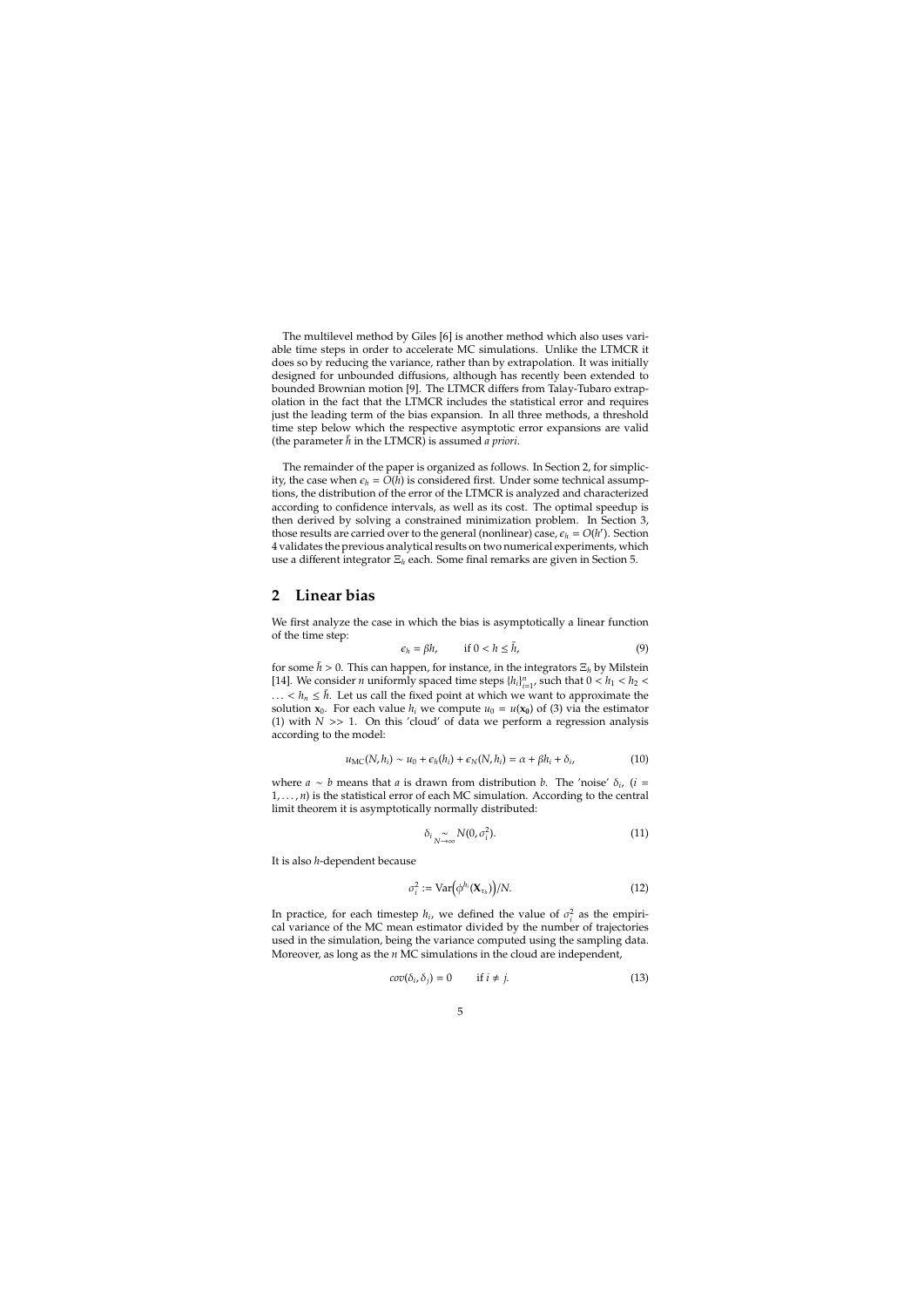Defining the weights

$$
w_i = 1/\sigma_i^2 \tag{14}
$$

the coefficients  $(\alpha, \beta)$  of the fit (10) can be approximated by the estimators  $(\hat{\alpha}_w,\hat{\beta}_w)$  obtained using a classical weighted linear least squares technique [4] to minimize  $\sum_{i=1}^{n} \sigma_i^{-2} (u_{\text{MC}}(h_i, N) - \alpha - \beta h_i)^2$ . We thus have

$$
(\hat{\alpha}_w, \hat{\beta}_w)^{\mathrm{T}} = (\mathbf{X}^{\mathrm{T}} \mathbf{W} \mathbf{X})^{-1} \mathbf{X}^{\mathrm{T}} \mathbf{W} \mathbf{U}
$$
\n<sup>(15)</sup>

where

$$
X = \left(\begin{array}{cccc} 1 & 1 & \dots & 1 \\ h_1 & h_2 & \dots & h_n \end{array}\right)^T, \tag{16}
$$

$$
W = \left(\begin{array}{cccc} w_1 & 0 & \dots & 0 \\ 0 & w_2 & \dots & 0 \\ \vdots & 0 & \ddots & \vdots \\ 0 & 0 & \dots & w_n \end{array}\right), \tag{17}
$$

$$
U = (u_{\text{MC}}(N, h_1), u_{\text{MC}}(N, h_2), \dots, u_{\text{MC}}(N, h_n))^{T}.
$$
 (18)

Under conditions (11) and (13), the estimators of a linear regression are normally distributed. Since the weighted estimators  $(\hat{\alpha}_w, \hat{\beta}_w)$  are an affine combination of those ones, then they are normally distributed too; in particular, the error  $u_0 - \hat{\alpha}_w$  is

$$
u_0 - \hat{\alpha}_w \sim N\big(0, \text{Var}(\hat{\alpha}_w)\big),\tag{19}
$$

where

$$
\text{Var}(\hat{\alpha}_w) = \frac{1}{\sum w_i} + \frac{(\bar{h}^w)^2}{\sum w_i (h_i - \bar{h}^w)^2}
$$
(20)

and  $\bar{h}^w = \sum w_i h_i / \sum w_i$  is the weighted mean of the  $\{h_i\}$ . (See [15], chapter 10.) Therefore, the error of the regression can be expressed in terms of the same confidence intervals Γ*<sup>q</sup>* as a plain MC simulation by simply taking *q* standard deviations as error bar for it, where *q* is the quantile of a normal distribution. For Γ*<sup>q</sup>* let us define the error of the LTMCR approximation as

$$
\epsilon_{\mathcal{R}} := q \sqrt{\text{Var}(\hat{\alpha}_w)}.
$$
 (21)

Note that, contrary to a plain MC simulation, this error is purely probabilistic and unbiased. Let us define

$$
v_{\max} := \max_{h_1 \leq h \leq \bar{h}} \text{Var}\big(\phi^h(\mathbf{X}_{\tau_h})\big) \approx \max_{1 \leq i \leq n} \text{Var}\big(\phi^{h_i}(\mathbf{X}_{\tau_h})\big) \tag{22}
$$

and let  $\hat{\alpha}_{\text{max}}$  be the estimator of  $\alpha$  if every point of the sample had the largest variance  $\sigma_{\text{max}}^2 = v_{\text{max}}/N$ . Proposition 1 shows that the variance of the estimator  $\hat{\alpha}_w$  is bounded above. Since we are not aware of the existence of this result in the literature, we give also a proof of it.

**Proposition 1.** Let  $\hat{\alpha}_w$  and  $\hat{\alpha}_{\text{max}}$  be the estimators for the exact solution, obtained *respectively from the weighted regression and the regression with the largest variance* σ 2 max *for all the n points. It holds:*

$$
Var(\hat{\alpha}_w) \le Var(\hat{\alpha}_{\text{max}}). \tag{23}
$$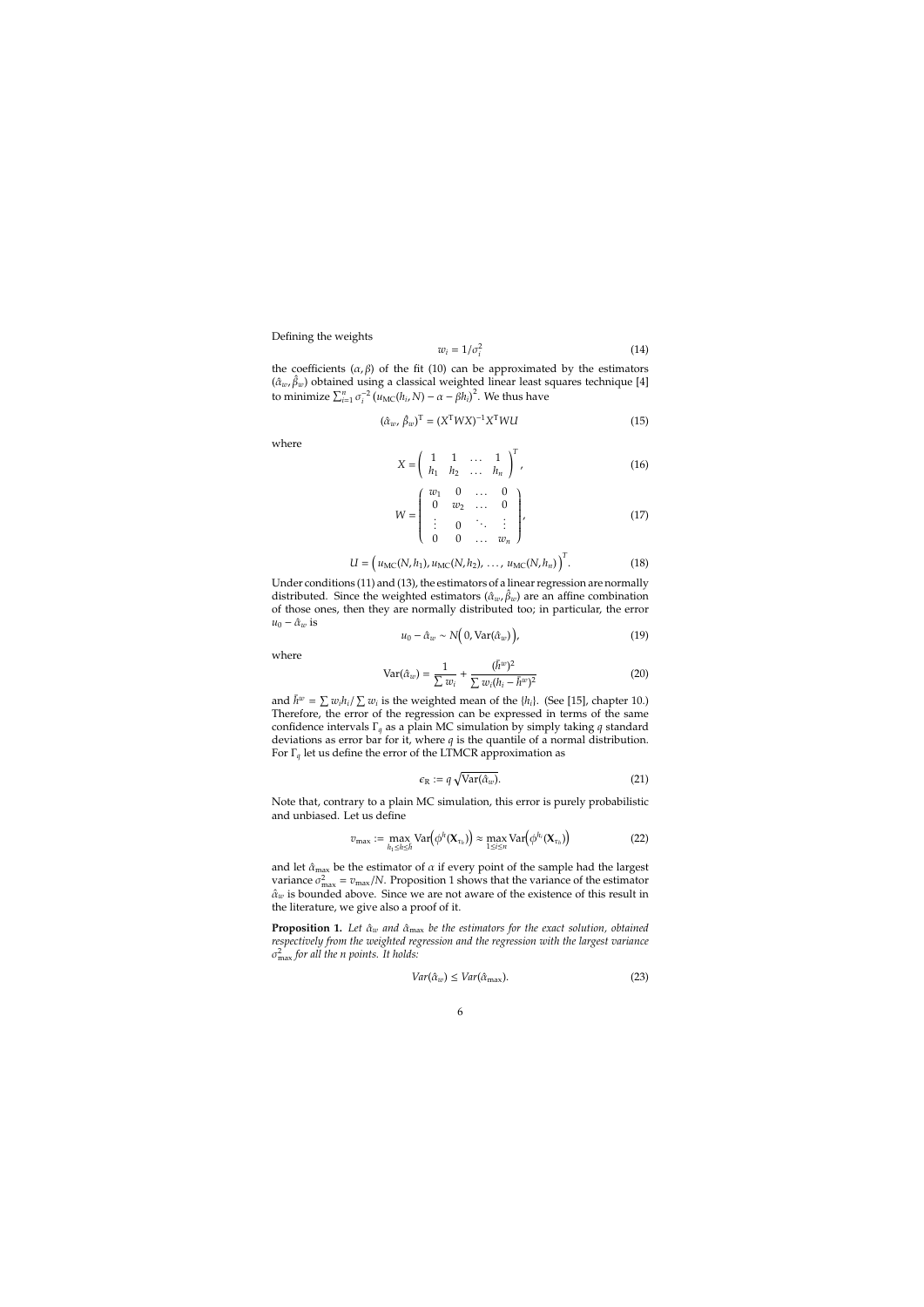*Proof.* First, we show that the variance is decreasing with respect to the weights. Let us define  $\mathbf{w} := (w_1, \dots, w_n)$  and  $P = P(\mathbf{w}) := \sum_{i=1}^n w_i$ . Then by definition

$$
P\bar{h}^w = \sum_{i=1}^n w_i h_i \tag{24}
$$

and by (20)

$$
Var(\hat{\alpha}_w) = \frac{1}{P} + \frac{(\bar{h}^w)^2}{\sum_{i=1}^n w_i (h_i - \bar{h}^w)^2} = \frac{\sum_{i=1}^n w_i h_i^2}{P \sum_{i=1}^n w_i (h_i - \bar{h}^w)^2},
$$
(25)

where we have used the fact that

$$
\sum_{i=1}^{n} w_i (h_i - \bar{h}^w)^2 = \sum_{i=1}^{n} w_i h_i^2 - P(\bar{h}^w)^2.
$$
 (26)

Taking logarithms and computing the partial derivatives with respect to  $w_j$ , for every  $j = 1, \ldots, n$ ,

$$
\frac{\partial}{\partial w_j} \log \left( \text{Var}(\hat{\alpha}_w) \right) = -\frac{\partial}{\partial w_j} \log(P) + \frac{\partial}{\partial w_j} \log \left( \sum_{i=1}^n w_i h_i^2 \right) - \frac{\partial}{\partial w_j} \log \left( \sum_{i=1}^n w_i (h_i - \bar{h}^w)^2 \right).
$$
\n(27)

The three terms can be evaluated to yield

$$
\frac{\partial}{\partial w_j} \log(P) = \frac{1}{P'},\tag{28}
$$

$$
\frac{\partial}{\partial w_j} \log \left( \sum_{i=1}^n w_i h_i^2 \right) = \frac{h_j^2}{\sum_{i=1}^n w_i h_i^2},\tag{29}
$$

$$
\frac{\partial}{\partial w_j} \log \Big( \sum_{i=1}^n w_i (h_i - \bar{h}^w)^2 \Big) = \frac{(h_j - \bar{h}^w)^2}{\sum_{i=1}^n w_i (h_i - \bar{h}^w)^2},
$$
(30)

where we have used  $\sum_{i=1}^{n} w_i(h_i - \bar{h}^w) = 0$ . Substituting these expressions into (27) and summing them, we have a fraction whose denominator is the product of positive factors. The numerator  $N$  is

$$
N = -\sum w_i h_i^2 \sum w_i (h_i - \bar{h}^w)^2 + h_j^2 P \sum w_i (h_i - \bar{h}^w)^2 - P(h_j - \bar{h}^w)^2 \sum w_i h_i^2
$$
  
= -(\sum w\_i h\_i^2 - Ph\_j \bar{h}^w)^2. (31)

This means that the logarithm of the variance is a non-increasing function of the weights, which takes the maximum value in  $w_{\text{min}}$ . By the monotonicity of the logarithm and the positivity of the variance, the function Var( $\hat{\alpha}_w$ ) behaves in the same way. Therefore,  $Var(\hat{\alpha}_w) \leq Var(\hat{\alpha}_{w_{min}}) = Var(\hat{\alpha}_{max})$ , since  $w_{min} =$  $1/\sigma_{\text{max}}^2$ .  $2$  max.  $\square$ 

*Remark* 1*.* The proof considers the variance as a function of the weights and not of the time steps {*hi*} - meaning that (23) also holds if we substitute {*hi*} with different variables {ξ*i*}, as we need in the general case (see Section 3).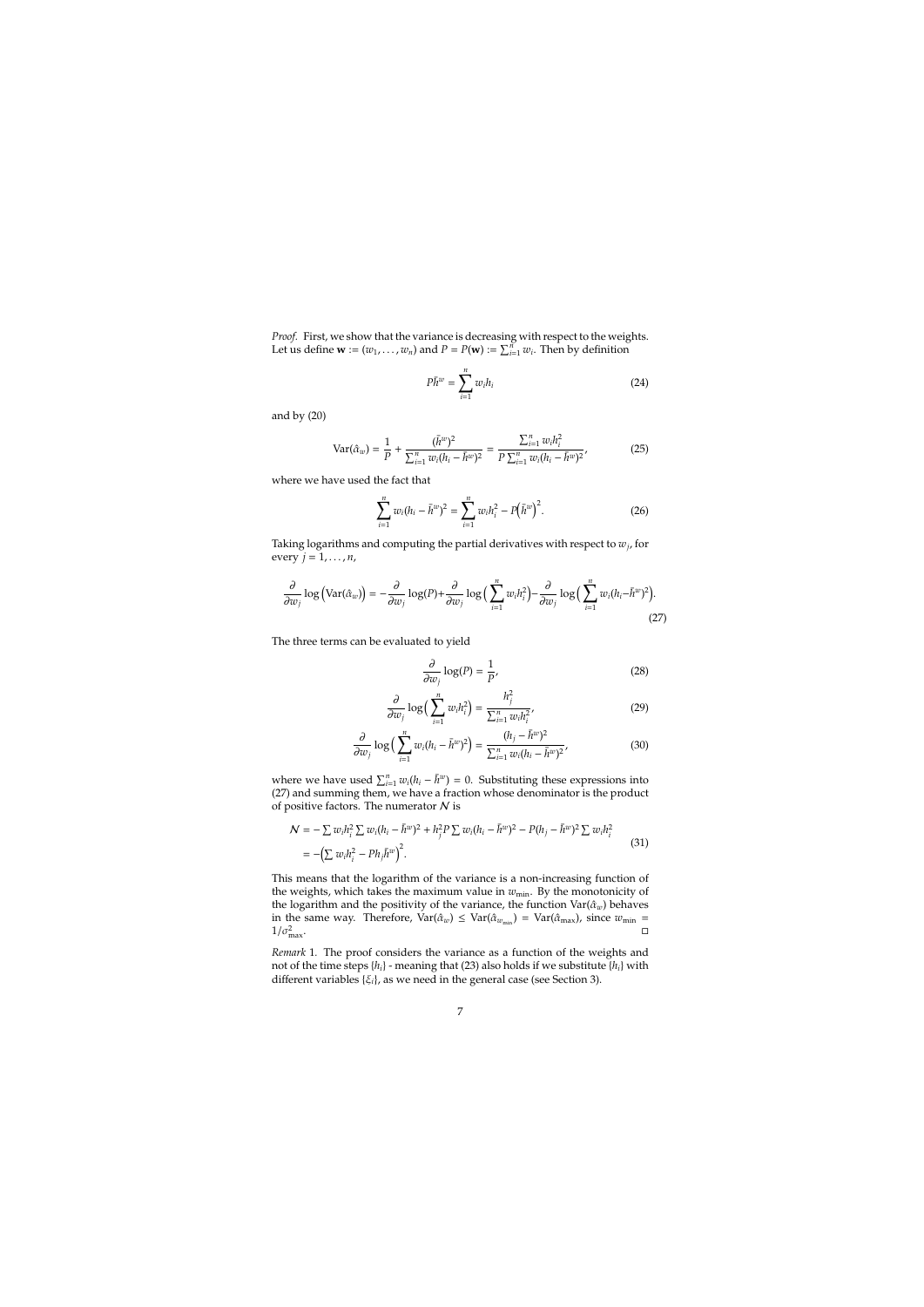Now, by (23), the definition of  $\sigma_{\max}^2$ ,  $Var(\hat{\alpha}_{\max}) = v_{\max} \left[ \frac{1}{n} + \frac{\bar{h}^2}{\sum (h_i - h_i)^2} \right]$  $\frac{\bar{h}^2}{\sum (h_i - \bar{h})^2}$  and the fact that the points in the sample are equispaced, we can derive an upper bound related to the Gaussian quantile *q* for  $\epsilon_R$ 

$$
\epsilon_{\rm R} \le \epsilon_{\rm max} := q \sqrt{\frac{v_{\rm max}}{N}} \sqrt{\frac{1}{n} + 3l^2 \frac{n-1}{n(n+1)}},\tag{32}
$$

where

$$
L := h_n - h_1, \qquad l := (h_n + h_1)/L \tag{33}
$$

are positive constants.

#### **2.1 Cost of the regression.**

Having characterized the error of the LTMCR (for the linear bias case), we estimate its computational cost,  $C_R$ . Since the cost of the regression analysis is negligible, *C*<sup>R</sup> is equal to the aggregate cost of all the MC simulations involved. The computational cost of (4) is

$$
C_{\rm MC} \propto N\bar{k},\tag{34}
$$

where  $\bar{k}$  is the average number of steps before hitting the boundary  $\partial\Omega$  from **x**0. Let us assume that asymptotically

$$
\bar{k} \propto 1/h,\tag{35}
$$

which is the most common situation (see for instance [14], chapter 5). Then,

$$
C_{\rm MC}(N,h) = \rho N/h,\tag{36}
$$

with  $\rho \in \mathbb{R}_+$ , which for a given BVP depends on the integrator  $\Xi_h$ . Using  $h_i = h_1 + (h_n - h_1)(i - 1)/(n - 1)$ , the cost of the LTMCR is

$$
C_{\rm R} = \sum_{i=1}^{n} C_{\rm MC}(N, h_i(n)) = \rho \sum_{i=1}^{n} \frac{N}{h_i(n)} = \rho \frac{N}{h_1} \sum_{i=1}^{n} \left(1 + \frac{i-1}{n-1} \frac{L}{h_1}\right)^{-1}.
$$
 (37)

We now seek to optimize the cloud parameters for a given accuracy *A*, i.e. the constrained minimum ( $N^*$ ,  $n^*$ ) of  $C_R$  subject to the restriction  $\epsilon_R \leq A$ :

$$
(N^*, n^*) = \underset{n \geq 2}{\arg \min} C_R(N, n). \tag{38}
$$

$$
\begin{cases} \epsilon_{\max}(N, n) \leq A \\ n \geq 2 \\ N \geq N_{\min} \end{cases}
$$

*N*min is the minimum number of simulations per point so that the statistical error is small enough (discussed later on).

#### **2.2 Approximations leading to an analytic solution.**

In order to solve the constrained minimization problem (38), we will approximate sums like (37) with integrals:

$$
\sum_{i=1}^{n} \xi_i^t = h_1^{-r} \sum_{i=1}^{n} \left[ 1 + \frac{i-1}{n-1} \frac{L}{h_1} \right]^{-r} \approx 1 + \int_{y=1}^{y=n} \left[ 1 + \frac{y-1}{n-1} \frac{L}{h_1} \right]^{-r} dy. \tag{39}
$$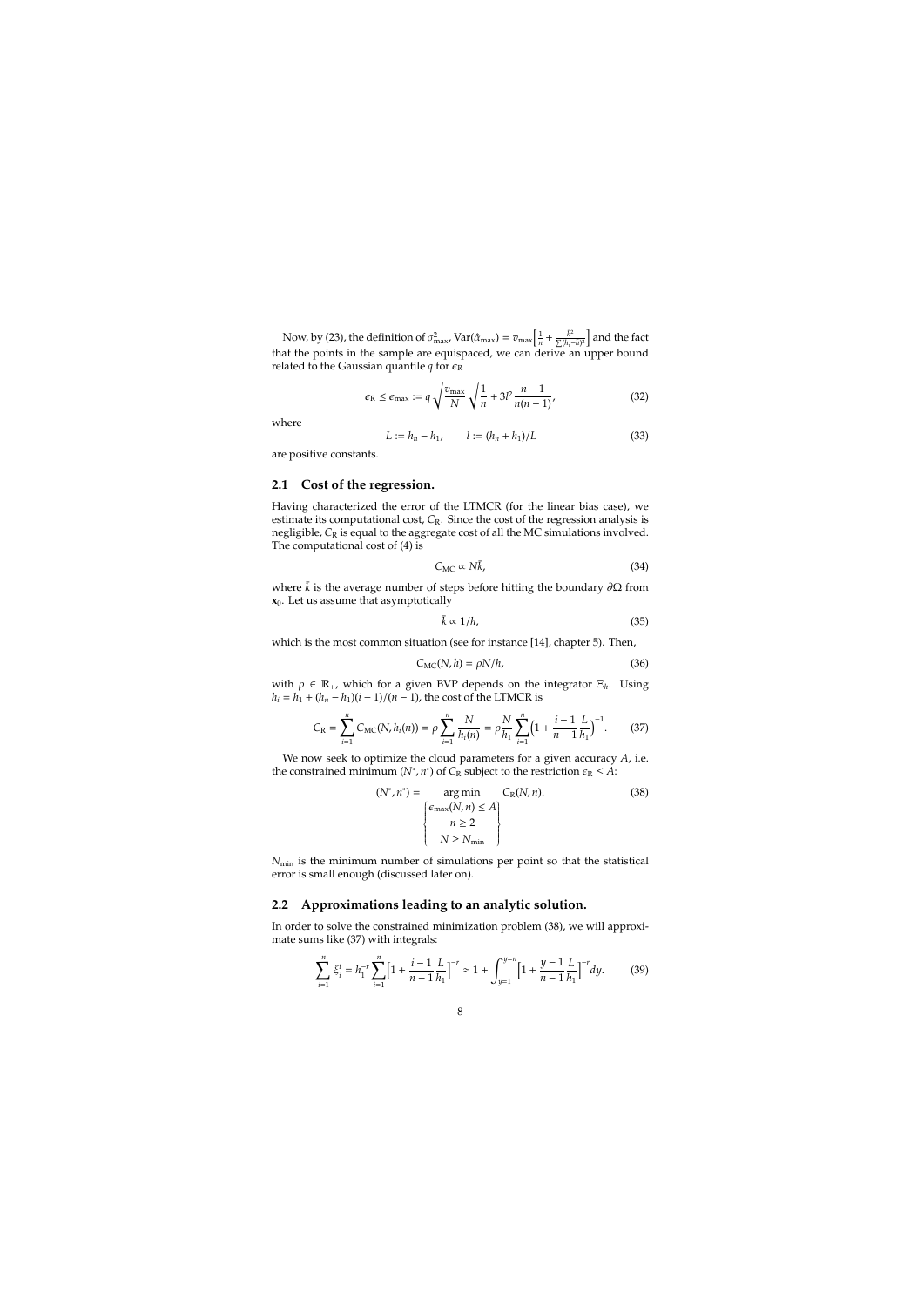Then,

$$
C_{R}(N,n) = \rho \frac{N}{h_1} \sum_{i=1}^{n} \left(1 + \frac{i-1}{n-1} \frac{L}{h_1}\right)^{-1} \approx \rho \frac{N}{h_1} \left[1 + \frac{h_1(n-1)}{L} \log\left(1 + \frac{L}{h_1}\right)\right].
$$
 (40)

We may rewrite the approximated cost *C*<sup>R</sup>

$$
C_R(N, n) \approx aN(1 + b(n - 1)), \quad \text{with } a > 0, \quad 0 < b < 1,
$$
 (41)

where

$$
a := \frac{\rho}{h_1},\tag{42}
$$

$$
b := \frac{h_1}{L} \log \left( 1 + \frac{L}{h_1} \right). \tag{43}
$$

Regarding the error function (32), we just need to check its behavior when *n* becomes large; by assuming *n* large enough so that  $\frac{n-1}{n+1}$  ≈ 1, we have

$$
\epsilon_{\max}(N,n) \approx \frac{c}{\sqrt{nN}},\tag{44}
$$

with

$$
c := q \sqrt{v_{\text{max}}(1 + 3l^2)}.
$$
\n
$$
(45)
$$

#### **2.3 Theoretical feasibility and speedup.**

With the purpose of finding an analytical solution of problem (38), when *n* is large enough we can replace  $\varepsilon_R(N, n)$  and  $C_R(N, n)$  by the approximations (44) and (41), which are differentiable with respect to *n* and *N*. Notice that the constants  $a, b, c \in \mathbb{R}_+$  in (44) and (41) are strictly positive, and  $b < 1$ . The solution (*N*<sup>\*</sup>, *n*<sup>\*</sup>) of (38) is such that satisfies the Karush-Kuhn-Tucker (KKT) conditions, solvability of which is also a sufficient condition for the existence of the minimum (38) (see [16], chapter 12). Computing the partial derivatives, they are

$$
\begin{cases}\n\frac{C_{\rm R}}{N} - \mu \frac{\epsilon_{\rm max}}{2N} - \delta = 0, \\
abN - \mu \frac{\epsilon_{\rm max}}{2n} - \lambda = 0, \\
\epsilon_{\rm max} \le A, n \ge 2, N \ge N_{\rm min}, \\
\mu \ge 0, \ \lambda \ge 0, \ \delta \ge 0, \\
\mu(\epsilon_{\rm max}(n, N) - A) = 0, \ \lambda(2 - n) = 0, \ \delta(N_{\rm min} - N) = 0.\n\end{cases}
$$
\n(46)

The optimal parameters turn out to be

$$
(N^*, n^*, \mu^*, \lambda^*, \delta^*) = (N_{\min}, \frac{c^2}{A^2 N_{\min}}, \frac{2abc^2}{A^3}, 0, a(1-b)),
$$
 (47)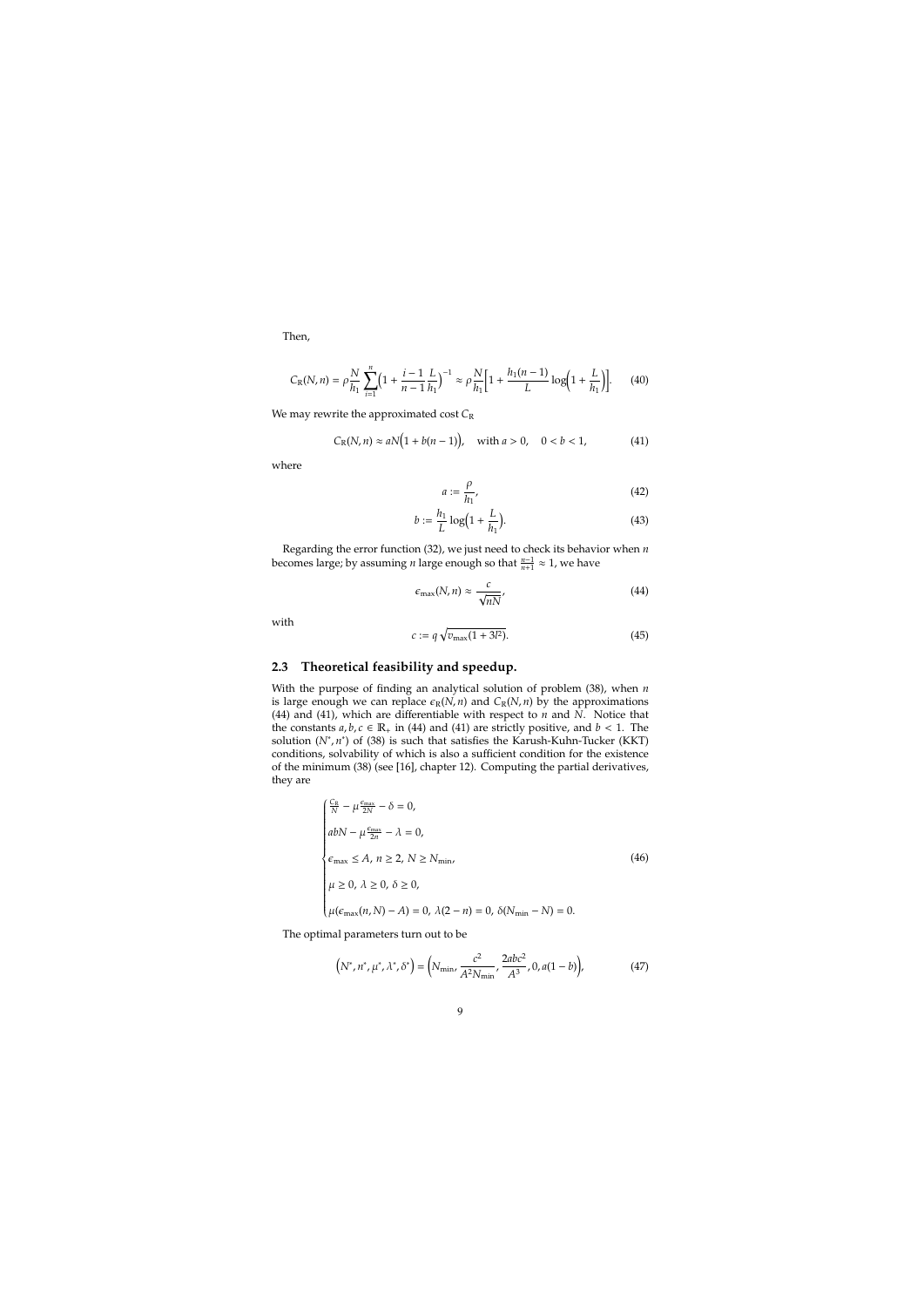yielding the minimal cost

$$
C_R^* = aN_{\min}(1-b) + \frac{abc^2}{A^2}.
$$
 (48)

The LTMCR method has to be competitive with respect to a reference MC solution  $u_{\text{ref}}(\mathbf{x}_0)$ , which is defined as an approximate solution given by a single MC simulation yielding the accuracy

$$
\epsilon_{\rm ref} = \epsilon_{\rm MC}(N_{\rm ref}, h_{\rm ref}) = A,\tag{49}
$$

and using the same confidence interval Γ*<sup>q</sup>* and the same integrator Ξ*<sup>h</sup>* as the LTMCR. According to (6), we require that both the bias and the statistical error be smaller than the accuracy. This allows us to compute *N*ref and *h*ref by

$$
q\sqrt{\frac{v_{\text{max}}}{N_{\text{ref}}}} \approx A \quad \Rightarrow \quad N_{\text{ref}} \approx \frac{q^2 v_{\text{max}}}{A^2},\tag{50}
$$

$$
\epsilon_{h_{\rm ref}} = A \quad \Rightarrow \quad h_{\rm ref} \approx A / |\beta|,\tag{51}
$$

thus yielding

$$
C_{\rm ref} = C_{\rm MC}(N_{\rm ref}, h_{\rm ref}) = \rho \frac{q^2 v_{\rm max} |\beta|}{A^3}.
$$
 (52)

Comparing this cost with the optimal cost (48), we get

$$
C_{\rm R}^* \le C_{\rm ref} \Leftrightarrow aN_{\rm min}(1-b) + \frac{abc^2}{A^2} \le \rho \frac{q^2 v_{\rm max} |\beta|}{A^3}.
$$
 (53)

Condition (53) is satisfied if the following inequalities hold:

$$
\frac{N_{\min}}{h_1}(1-b) \le \frac{q^2 v_{\max} |\beta|}{A^3},\tag{54}
$$

$$
\frac{1+3l^2}{L}\log\left(1+\frac{L}{h_1}\right) \le \frac{|\beta|}{A}.\tag{55}
$$

In (54) and (55) we have considered the expressions (42), (43) and (45) for the parameters *a*, *b*, *c*. Constraint (54) provides an upper bound for  $N_{\text{min}}$ , but since the accuracy  $A$  is usually quite small,  $N_{\text{min}}$  can be picked nearly freely still fulfilling that  $N_{\text{min}} < \frac{c^2}{2A^2}$ . On the other hand, (55) determines the value of *A* for which the LTMCR achieves a speedup larger than one, once the sample  $\{h_i\}_{i=1}^n$ has been fixed. In sum, the theoretical speedup (8) is

$$
S(A, h_1, h_n, |\beta|) = \frac{h_1 q^2 v_{\text{max}} |\beta|}{A^3 (N_{\text{min}}(1 - b) + \frac{bc^2}{A^2})}.
$$
\n(56)

*Remark* 2*.* The LTMCR will deliver a better speedup if: *i*) the accuracy goal *A* is small; *ii*) the bias decreases fast with *h* ( $\beta$ | is large); and/or *iii*)  $\phi(\mathbf{X}_\tau)$  has a large variance.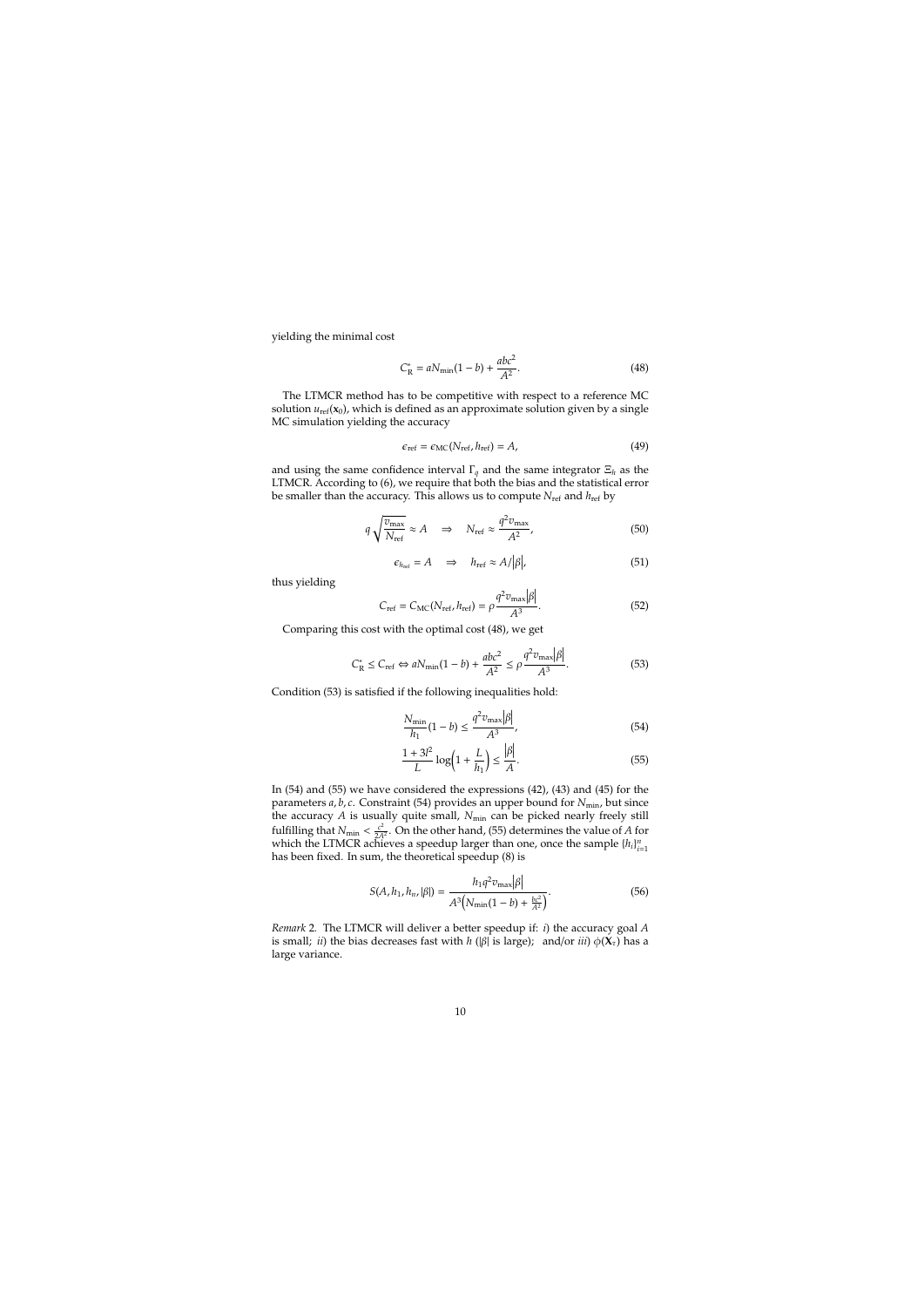### **3 General bias**

Let us extend the analysis in the preceding section to the case when the leading term of the bias for  $h < \bar{h}$  is any power larger or equal than 1/2 (which is the weak convergence rate of the most general integrator, the Euler-Maruyama scheme, for bounded diffusions). In this case the model is

$$
\epsilon_{\rm MC}(N, h_i) \sim u_0 + \epsilon_h(h_i) + \epsilon_N(N, h_i) = \alpha + \beta h_i^r + \delta_i,
$$
\n(57)

with  $r \geq 1/2$ . Again, we consider an evenly spaced cloud  $\{h_i\}_{i=1}^n$ . Let us define a new variable ξ as

$$
\xi = h^r. \tag{58}
$$

We may perform the analysis of Section 2 in this case by substitution of *h* with ξ. The variance of the LTMCR approximation is

$$
\text{Var}(\hat{\alpha}_w) = \frac{1}{\sum w_i} + \frac{(\bar{\xi}^w)^2}{\sum w_i(\xi_i - \bar{\xi}^w)^2}.
$$
 (59)

According to Remark 1,  $\epsilon_R \leq \epsilon_{\text{max}}$ , where

$$
\epsilon_{\max}(N,n) \approx q \sqrt{\frac{v_{\max}}{N}} \sqrt{\frac{1}{n} + \frac{\bar{\xi}^2}{\sum \bar{\xi}_i^2 - n\bar{\xi}^2}} = q \sqrt{\frac{v_{\max}}{N}} \sqrt{\frac{1}{n} \frac{\sum \bar{\xi}_i^2}{\sum \bar{\xi}_i^2 - n\bar{\xi}^2}}.
$$
 (60)

Applying the same approximations as before with  $r = 1$  and  $r = 2$  yields

$$
\sum \xi_i \approx h'_1 \Big\{ 1 + \frac{h_1(n-1)}{L} \frac{1}{r+1} \Big[ \Big( 1 + \frac{L}{h_1} \Big)^{r+1} - 1 \Big] \Big\} = h'_1 \Big\{ 1 + f_1(n-1) \Big\},\tag{61}
$$

$$
\sum \xi_i^2 \approx h_1^{2r} \Big\{ 1 + \frac{h_1(n-1)}{L} \frac{1}{2r+1} \Big[ \Big( 1 + \frac{L}{h_1} \Big)^{2r+1} - 1 \Big] \Big\} = h_1^{2r} \Big\{ 1 + f_2(n-1) \Big\},\tag{62}
$$

where the positive constants  $f_1$  and  $f_2$  are defined as

$$
f_j := \frac{h_1}{L} \frac{1}{jr + 1} \Big[ \Big( 1 + \frac{L}{h_1} \Big)^{jr + 1} - 1 \Big], \qquad j = 1, 2. \tag{63}
$$

After some manipulation, recalling that  $n\bar{\xi} = \sum \xi_i$ , when *n* is large enough the radicand of (60) can be written as

$$
\frac{\sum \xi_i^2}{n \sum \xi_i^2 - n^2 \bar{\xi}^2} \sim \frac{1}{n} \frac{f_2}{f_2 - f_1^2}.
$$
\n(64)

From (64), the difference  $f_2 - f_1^2$  must be positive, or, equivalently,  $Q = f_2/f_1^2 > 1$ . By making the substitution  $y = 1 + L/h_1 = h_n/h_1 > 1$ , we can study the function

$$
Q(y,r) = \frac{(r+1)^2}{2r+1} \frac{(y-1)(y^{2r+1}-1)}{(y^{r+1}-1)^2},
$$
\n(65)

which, according to Maple, fulfils  $Q(y, r) > 1$  if  $y > 1$ . This means that the constants always satisfy  $\hat{f}_2/(f_2 - f_1^2) > 0$  and that we can approximate the error function as

$$
\epsilon_{\max}(N,n) \approx \frac{c}{\sqrt{nN}}, \quad \text{with } c := q \sqrt{\frac{v_{\max}f_2}{f_2 - f_1^2}}.
$$
 (66)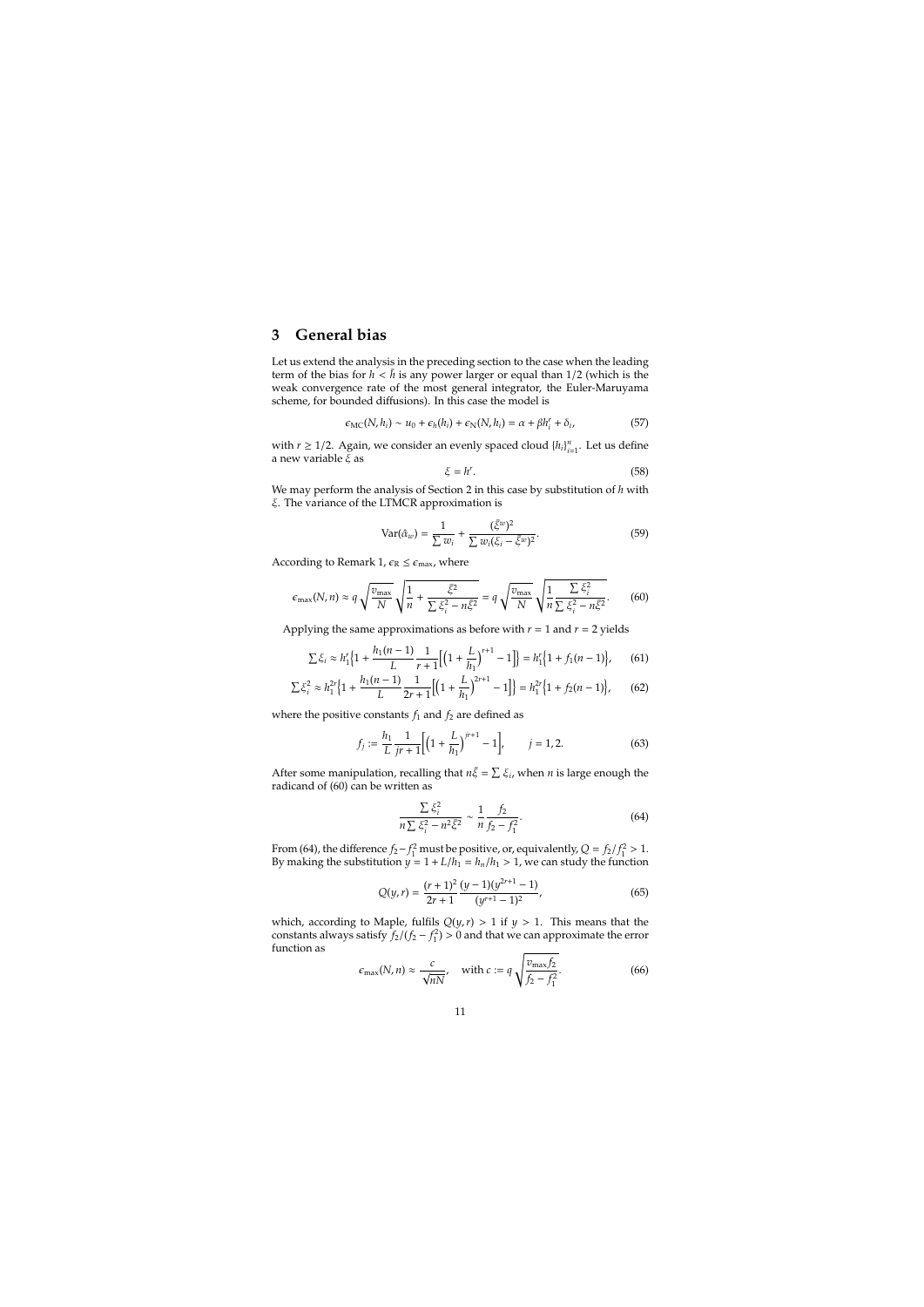The cost is again

$$
C_R(N, n) \approx aN(1 + b(n-1)),
$$
 with  $a := \frac{k\rho}{h_1}$   $b := \frac{h_1}{L}\log(1 + \frac{L}{h_1}).$  (67)

Solving system (46) yields the (constrained) minimal cost

$$
C_R^* = C_R(N^*, n^*) = aN_{\min}(1 - b) + \frac{abc^2}{A^2}.
$$
 (68)

Notice that the solution is formally the same as the one of the linear case, but the constant *c* changes. Concerning the single Monte Carlo reference simulation for nonlinear bias, *N*ref remains as in (50), while

$$
h_{\rm ref} = \left(A / \left| \beta \right| \right)^{1/r},\tag{69}
$$

resulting in a reference cost

$$
C_{\rm ref} = C_{\rm MC}(h_{\rm ref}, N_{\rm ref}) = k \rho \frac{q^2 v_{\rm max}}{A^2} \left(\frac{|\beta|}{A}\right)^{1/r}.
$$
 (70)

The equivalent to conditions (54) and (55) are

$$
\frac{N_{\min}}{h_1}(1-b) \le \frac{q^2 v_{\max}}{A^2} \left(\frac{|\beta|}{A}\right)^{1/r},\tag{71}
$$

$$
\frac{f_2}{f_2 - f_1^2} \frac{1}{L} \log \left( 1 + \frac{L}{h_1} \right) \le \left( \frac{|\beta|}{A} \right)^{1/r},\tag{72}
$$

with a similar interpretation as in the linear case. In conclusion, the theoretical speedup function for the case of general bias is

$$
S(A, h_1, h_n, |\beta|, r) = \frac{C_{\text{ref}}}{C_{\text{R}}^*} = \frac{h_1 q^2 v_{\text{max}} |\beta|^{1/r}}{A^{2+1/r} (N_{\text{min}}(1-b) + \frac{bc^2}{A^2})}.
$$
(73)

*Remark* 3*.* The speedup will be better if a low-order integrator Ξ*<sup>h</sup>* (such that  $r \geq 1/2$ ) is used. The reason is that, in that case,  $h_{\text{ref}}$  must be smaller.

#### **3.1 Complete LTMCR algorithm.**

Algorithm 1 is a practical pseudocode. Note that we have three kinds of input data. First, the asymptotic weak convergence rate of the integrator Ξ*h*, *r*, is assumed known (from the integrator theory) and valid within the interval [ $h_1$ ,  $\bar{h}$ ]. (While in the theory we allow  $h_n \leq h$ , here we just set  $h_n = h$  for simplicity.) Second, there is an accuracy target (*A* with probability Γ*q*). Finally, in order to get the optimal performance from the LTMCR (i.e. the least computational time overall),  $v_{\text{max}}$  and  $N_{\text{min}}$  within  $[h_1, \bar{h}]$  must be estimated. Recall that  $N_{\text{min}}$ is the least number of trajectories such that the sample variance is deemed meaningful. This can be gauged via the variance of the sample variance, which is [15]

$$
Var(\sigma^2) = \frac{2\sigma^4}{N - 1}.
$$
\n(74)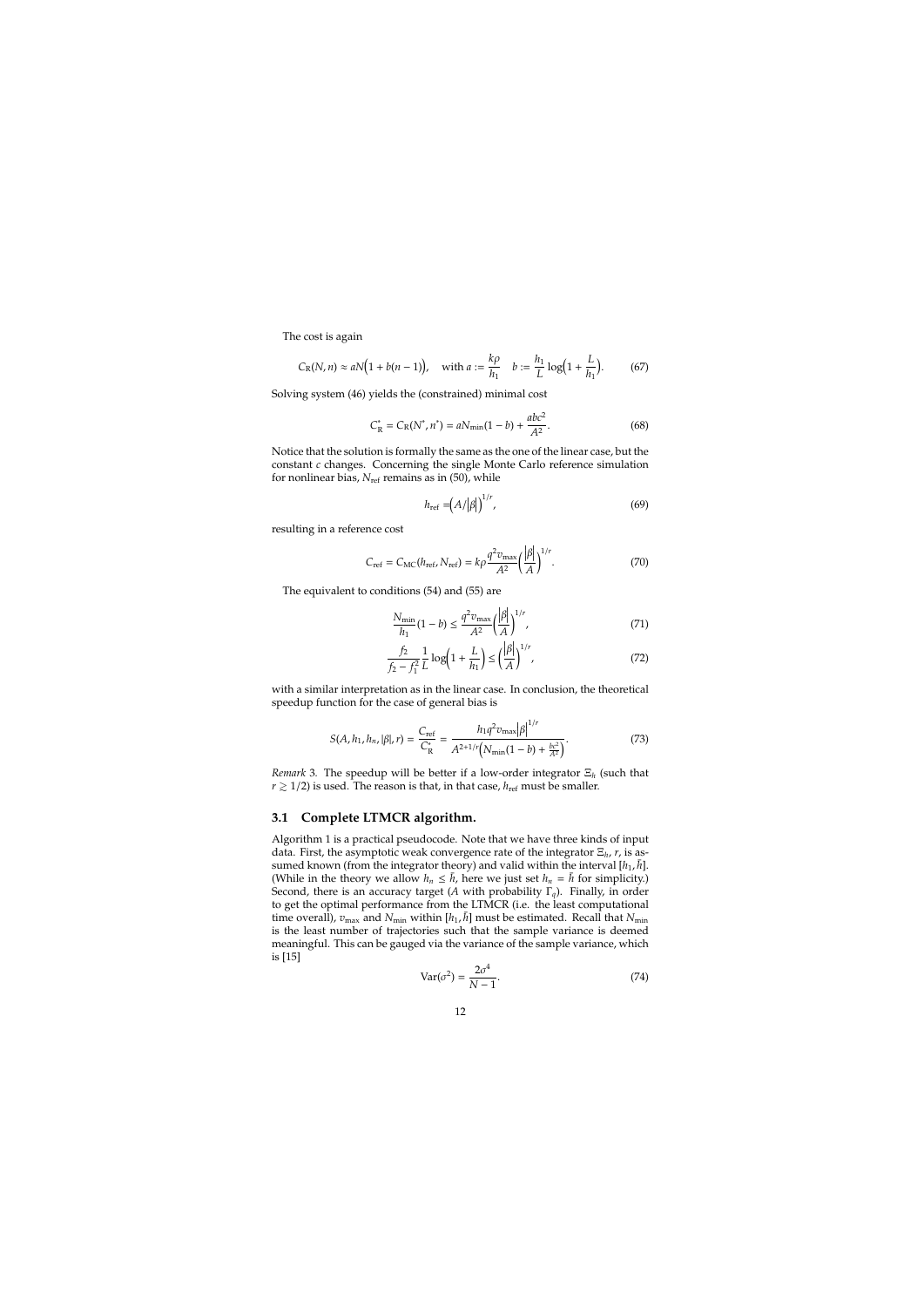In order to do so, a preprocessing set of fast MC simulations are run on  $\tilde{n}$ points  $\{\tilde{h}_j\}$  in  $[h_1, \bar{h}]$  until the variance of the variance is some small fraction  $\tilde{a}$ of the variance itself. The details of this are necessarily vague. We have used  $\tilde{n}$  = 5 and  $\tilde{a}$  = .05 and have simply picked the largest values in the set for  $v_{\text{max}}$ . For  $N_{\min}$  we could have done the same but instead took  $N_{\min} = 10^6$ , which is more that necessary and leaves scope for further improvement in the speedups reported in Section 4.

Note that, while there may seem to be many parameters, most of them would be needed with the plain MC method as well. For instance, in Section 4 we will compare the LTMCR with plain MC simulations. In order to achieve an accuracy *A* for a plain MC simulation at *h*, we need to know *r*, whether *h* is small enough for  $r$  to hold, and  $N_{\text{min}}$  at  $h$  such that the sample variance is a safe estimate–just like in the LTMCR method.

Finally, let us emphasize that the LTMCR is fully parallelizable except for the preprocessing runs and the final regression computations (of negligible cost).

#### **4 Numerical experiments**

In this section we solve pointwise two BVPs of the type (3), combining the LTMCR algorithm with a different numerical integrator Ξ*<sup>h</sup>* in each case (more examples can be found in [12]). The code for the MC approximations, both for the reference MC simulation and for those used in the LTMCR, is written in C++ and run on a 64-core cluster using MPI. In both examples,  $q = 2(\Gamma_2 = 95.5\%)$ ,  $N_{\text{min}} = 10^6$ , *r* is known; and we report:

- 1. The detailed results of a single LTMCR cloud, for the purpose of illustration, where we choose to fix  $(n, N, h_1, h_n)$  (there is no accuracy target A).
- 2. The error distribution of the LTMCR cloud with the same  $(n, N, h_1, h_n)$ as above, approximated with a histogram of the experimental error over many LTMCR simulations.
- 3. The agreement between observed, predicted, and theoretically worst-case (i.e. lower bound) speedups. Here, we set *a priori* values for  $N_{\text{min}}$  and  $h_n$  and investigate the cases with *A* fixed and  $h_1$  variable, and vice versa. Recall that now the LTMCR uses the values for  $N^* = N_{\text{min}}$  and  $n^* \geq 2$ which maximize the expected speedup under an accuracy target *A*, *q*.

**Example 1: Euler-Maruyama integrator.** Let us consider a two dimensional BVP like (3) with

$$
\sum_{i=1}^{d} \sum_{j=1}^{d} a_{ij} \frac{\partial^2 u}{\partial x_i \partial x_j} = \nabla^2, \ \mathbf{b} = \begin{pmatrix} x \\ y/2 \end{pmatrix}, \ c = y + 1/2, \ f = -2xy - xy^2, \ g = xy. \tag{75}
$$

The diffusion matrix for the Laplacian in  $\mathbb{R}^d$  is  $\sigma =$ √  $\overline{2}I_d$  (where  $I_d$  is the  $d \times d$ identity matrix). The domain  $\Omega$  is a ball centered in (3/2, 0)<sup>T</sup> with radius  $R = 1.8$ . The solution of (75) is  $u(x, y) = g(x, y)$  and we computed it on  $x_0 = (1.85714, 0.5)$ , where  $u_0 = u(\mathbf{x}_0) = 0.9286$ . In the following LTMCR test, we used a cloud of  $n = 26$  MC simulations with  $N = 10^6$  trajectories each. The cloud time steps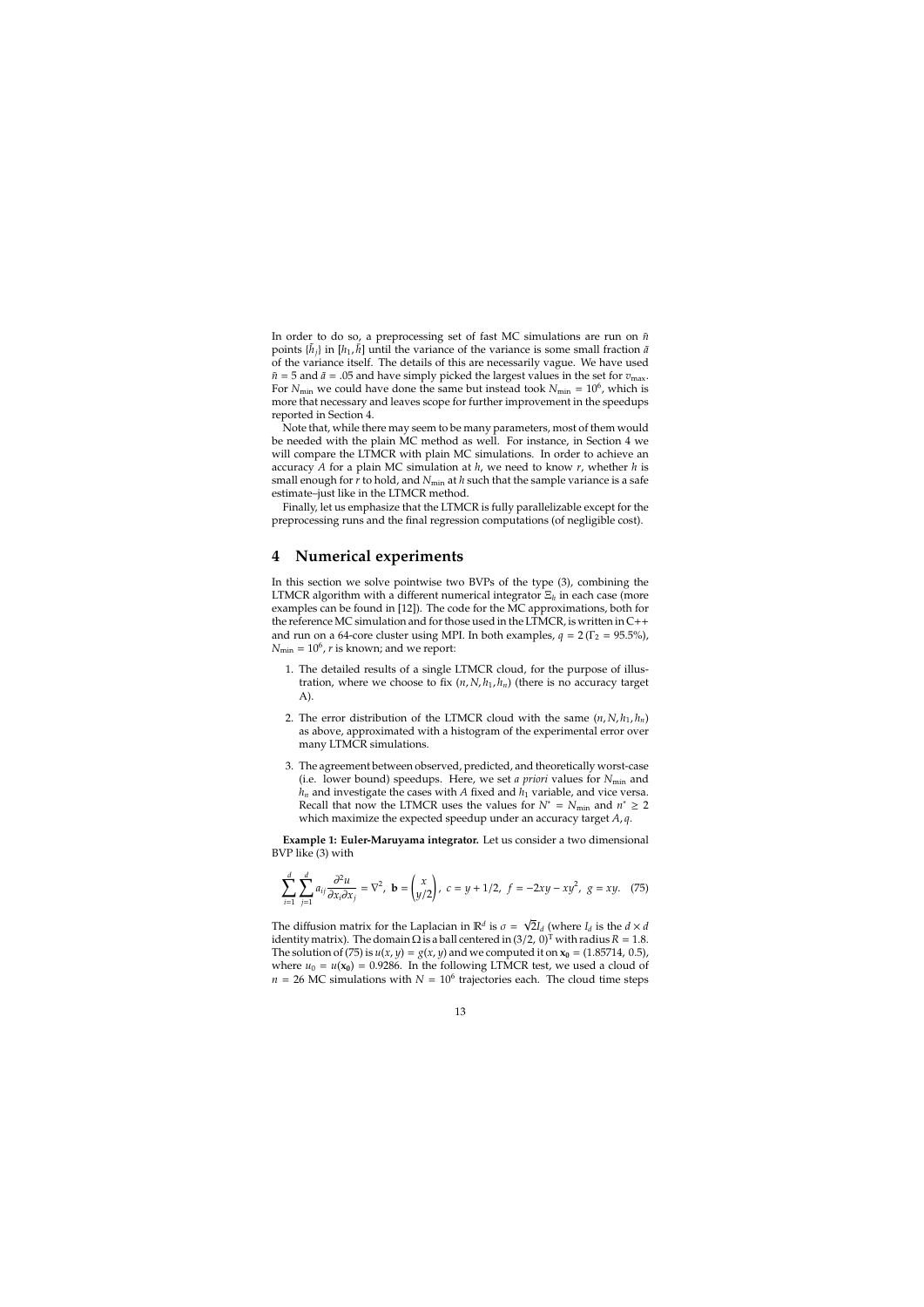#### **Algorithm 1** LTMCR algorithm

```
Require: r and [h_1, \bar{h}]Data: A and q
1. Estimate v_{\text{max}} and N_{\text{min}} in [h_1, \bar{h}]:
let \tilde{n} \approx 5 and \tilde{a} \approx .05let \{\tilde{h}_k\} be \tilde{n} equispaced points in [h_1,\bar{h}]for k = 1, \ldots, \tilde{n} do
    let N<sup>k</sup> = 0 and \tilde{\sigma}_k^2 = \inftyrepeat
       set a new seed of the random number generator
      compute one more realization of (2) with \Xi_h and h_klet N_k = 1 + N_kcompute the sample variance \tilde{\sigma}_k^2 according to (12).
    until \frac{2\tilde{\sigma}_k^4}{N_k-1} < \tilde{a}\tilde{\sigma}_k^2end for
estimate v_{\text{max}} from \{\tilde{\sigma}_k^2\} and N_{\text{min}} from \{N_k\}2. Find the optimal parameters for LTMCR, n
∗ and N∗
:
```

```
calculate L, l as in (33), f1, f2 as in (63), and a, b, c as in (66) and (67)
let N^* = N_{\text{min}} and n^* = \lceil \frac{c^2}{A^2 N} \rceil\frac{c^2}{A^2 N_{\min}}] as in (47)
let \{h_i\} be n^* equispaced points in [h_1, \bar{h}]
```

```
3. Perform n<sup>∗</sup> independent MC simulations at h<sub>1</sub>, . . . , h̃:
for i = 1, . . . , n
∗ do
  for j = 1, ..., N^* do
     set a new seed of the random number generator
     solve the SDE (2) with \Xi_h and h_iend for
  compute u_{MC}(h_i) as in (4), \sigma_i as in (12), and the weight w_i as in (14)
end for
```
**4.** Perform the weighted regression between  $\{u_{MC}(h_i)\}_{i=1}^n$  and  $\{h_i^r\}$ : construct *W* and *U* according to (17)-(18) construct *X* like in (16), but substituting  $h_i^r$  for  $h_i$  ( $i = 1, ..., n^*$ ) with this *X*, obtain the LTMCR solution  $\hat{\alpha}_w$  from (15)

are uniformly distributed in  $[h_1, h_{26}] = [0.001, 0.026]$ . For each of the *n* MC simulations in the cloud, the Euler-Maruyama integrator  $(r = 1/2)$  was used [11].

Figure 2 shows the results of the LTMCR simulation described above. The fitted bias has been removed from the solutions to yield the data labelled as 'clean'. The fact that they hover on average around a well-defined value suggests that the bias has actually been removed. More precisely, the coefficient of determination between  $\{u_{\text{MC}}(N, h_i)\}\$  and  $\{h_i^{1/2}\}$  $\binom{1}{i}$  is  $R^2 = 0.9976$ . Using  $r = 1/2$ in (57), we obtain as outputs of the regression the estimator values  $u_R = \hat{a}_w =$ 0.9307 and  $\hat{\beta}_w = -1.4568$ .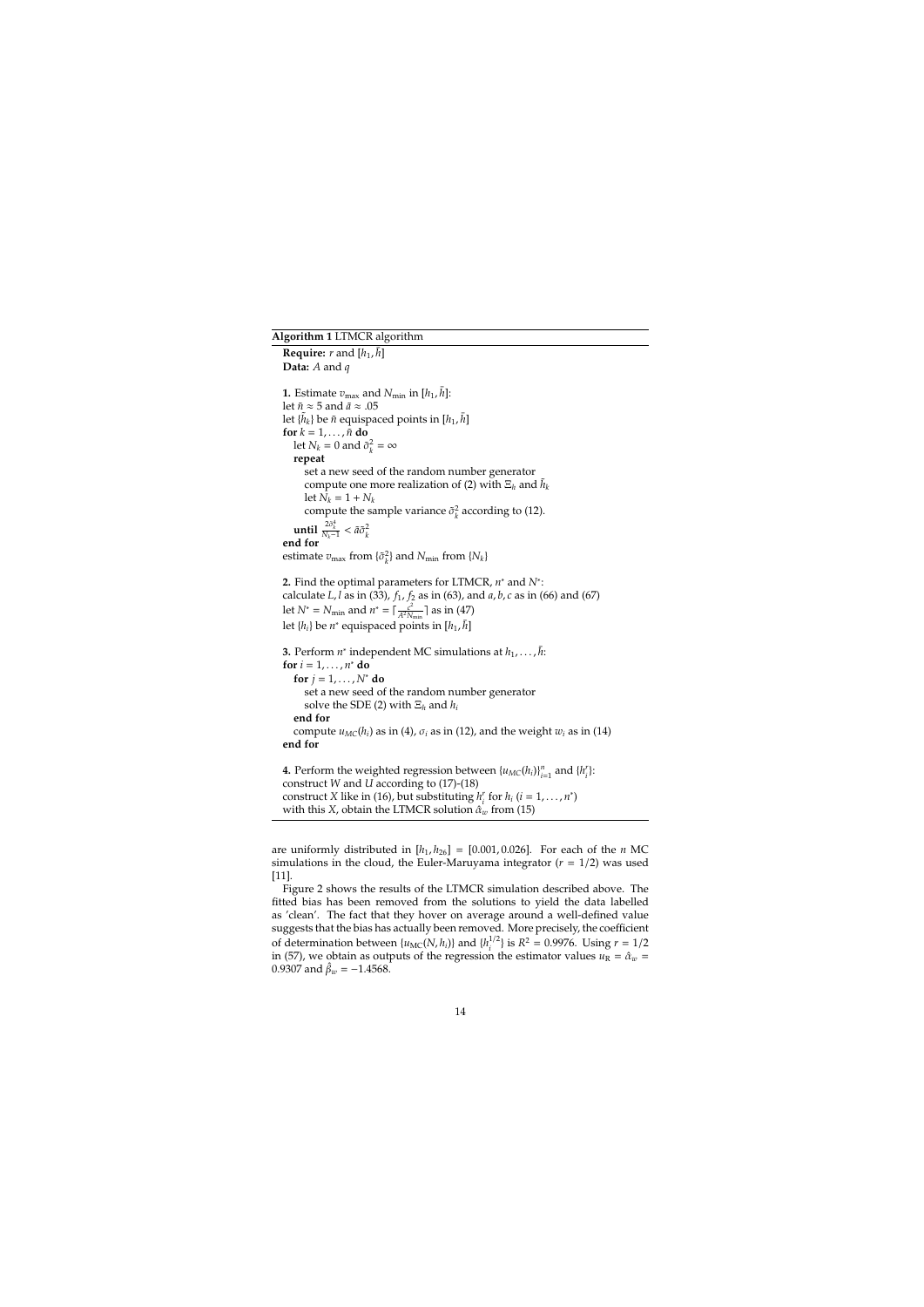

Figure 2: Bias behavior and solution extrapolation with LTMCR for Example 1. The horizontal line is  $u_0$ , and the inset zooms in on the LTMCR solution,  $u_R$ , at  $h = 0$ .

In Figure 3 we compare the histogram of  $u_R - u_0$  with the fitted normal distribution  $N(\hat{\mu}, \hat{\sigma}^2)$ , where  $\hat{\mu} = 0.0035$  and  $\hat{\sigma} = 0.0018$ . We address now the attained speedup, *S*. Formulas (51) and (50) yield  $h_{\text{ref}} = (A/|\hat{\beta}_w|)^{1/r}$  and  $N_{\text{ref}} = (q/A)^2 v_{\text{max}}$ , where  $v_{\text{max}} = 9.1$  is the largest sample variance in the cloud. Results concerning *S* are given in Tables 1 and 2 and Figure 4, showing good agreement with the theory and that the lower bounds for the speedup (56) are conservative.  $T_R$  is the CPU times, in seconds, for the LTMCR simulation.

Interestingly, the maximum speedup for a set accuracy (*h* ∗  $n_1^* \approx 0.0025$ ) roughly coincides with that of the lower bound estimate for *S* -see Figure 4 (left).

| A      | theoretical $S$ numerical $S$ |       | $n^*$ | $N_{\rm ref}$        | $h_{\rm ref}$                                        | $T_R$ |
|--------|-------------------------------|-------|-------|----------------------|------------------------------------------------------|-------|
| 0.0021 | 323.4                         | 280.0 | 98.   | $8.6 \times 10^{6}$  | $1.96 \times 10^{-6}$                                | 138   |
| 0.0025 | 203.2                         | 197.6 | 64    | $5.6 \times 10^{6}$  | $3.00 \times 10^{-6}$                                | 99    |
| 0.0030 | 141.5                         | 139.4 |       | 45 $3.9 \times 10^6$ | $4.16 \times 10^{-6}$                                | 67    |
| 0.0040 | 70.7                          | 72.2  |       | 26 $2.3 \times 10^6$ | $7.59 \times 10^{-6}$                                | 41    |
| 0.0050 | 42.2                          | 44.8  |       |                      | $17 \quad 1.5 \times 10^6 \quad 11.4 \times 10^{-6}$ | 29    |
| 0.0060 | 25.1                          | 26.6  |       |                      | $12 \quad 1.0 \times 10^6 \quad 17.0 \times 10^{-6}$ | 22    |
| 0.0070 | 16.6                          | 16.7  | q     |                      | $0.7 \times 10^6$ $22.8 \times 10^{-6}$              | 19    |

Table 1: Speedup  $S(A, h_1 = 0.001)$  for Example 1. Data of Figure 4 (right).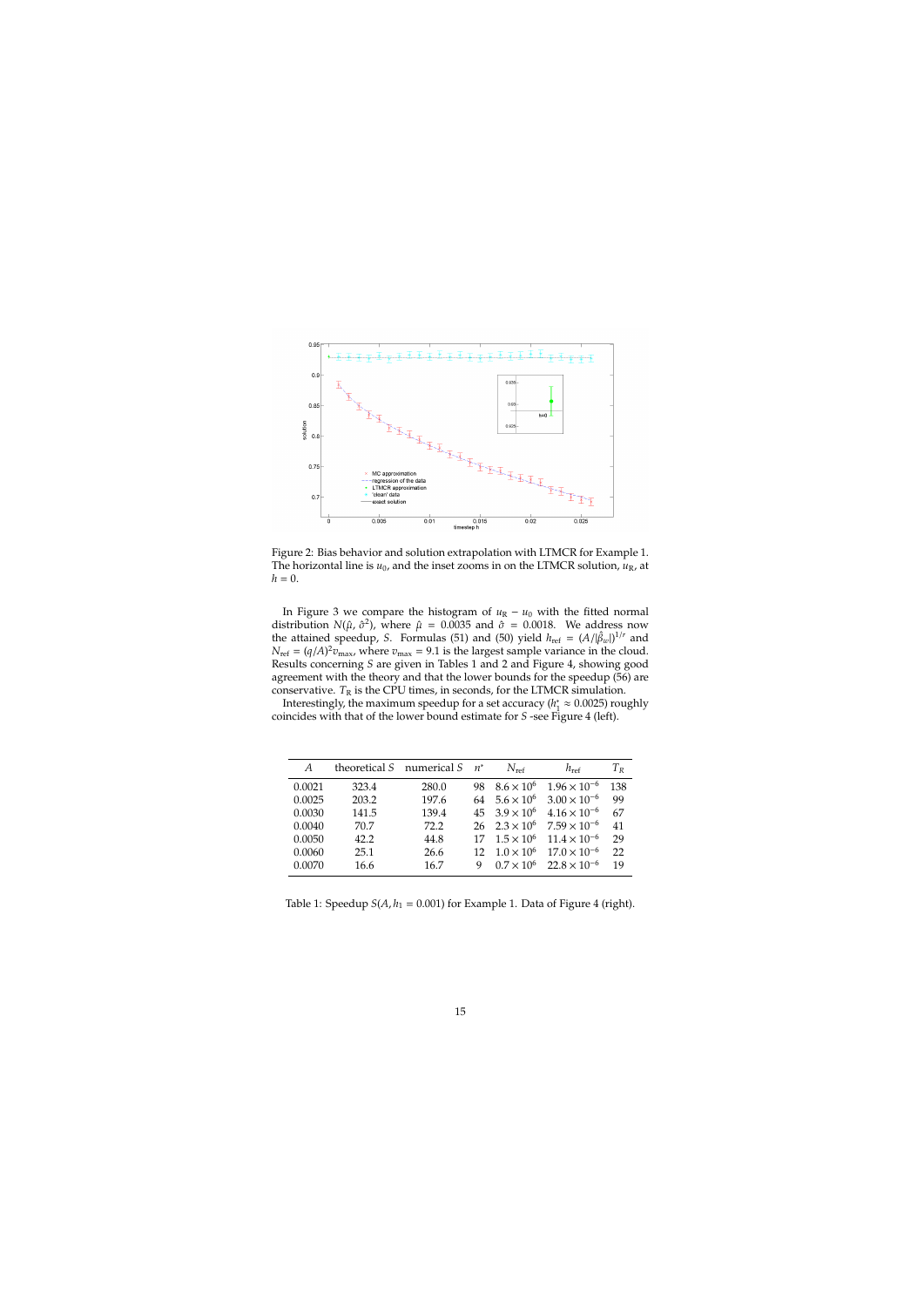

Figure 3: Histogram over 950 samples of the LTMCR error of Example 1.

| h1     | theoretical S | numerical S | $n^*$ |
|--------|---------------|-------------|-------|
| 0.0010 | 42.2          | 42.8        | 17    |
| 0.0019 | 49.6          | 49.6        | 20    |
| 0.0028 | 51.1          | 47.7        | 34    |
| 0.0047 | 44.2          | 41.3        | 33    |
| 0.0084 | 29.8          | 26.4        | 64    |
| 0.0121 | 17.5          | 15.7        | 129   |
| 0.0158 | 9.6           | 7.3         | 315   |
| 0.0195 | 3.4           | 2.6         | 952   |

Table 2: Speedup S(A=.005,  $h_1$ ) for Example 1 with  $N_{\text{ref}} = 1.5 \times 10^6$  and  $h_{\text{ref}} =$  $11.4 \times 10^{-6}$ . Data of Figure 4 (left).

**Example 2: Gobet-Menozzi integrator.** The second example is a threedimensional problem with functions

$$
c(x, y, z) = 0, \t g(x, y, z) = xyz, \t b(x, y, z) = [y, z, x]^T,
$$
  

$$
f(x, y, z) = -y^2 z - z^2 x - x^2 y - \frac{1}{2} \left( z \sqrt{1 + |x|} \sqrt{1 + |z|} + x \sqrt{\frac{3}{4}} \sqrt{1 + |x|} \sqrt{1 + |y|} \right)
$$
(76)  

$$
\sigma(x, y, z) = \begin{pmatrix} \sqrt{1 + |z|} & 0 & 0 \\ \frac{1}{2} \sqrt{1 + |x|} & \sqrt{\frac{3}{4}} \sqrt{1 + |x|} & 0 \\ 0 & \frac{1}{2} \sqrt{1 + |y|} & \sqrt{\frac{3}{4}} \sqrt{1 + |y|} \end{pmatrix}
$$

The domain is a ball with radius  $R = 1.8$  centered at the origin. The solution is  $u(x, y) = g(x, y)$  and we computed it on  $x_0 = (-0.7, 0.3, 0.3)$ , where  $u_0 =$  $u(\mathbf{x}_0) = -0.0630$ . In this problem, we use the integrator proposed by Gobet and Menozzi in [8]. Theoretically, the Gobet-Menozzi integrator has a bias *o*( *h*) (meaning that the leading power is at least 1/2), but in this specific problem,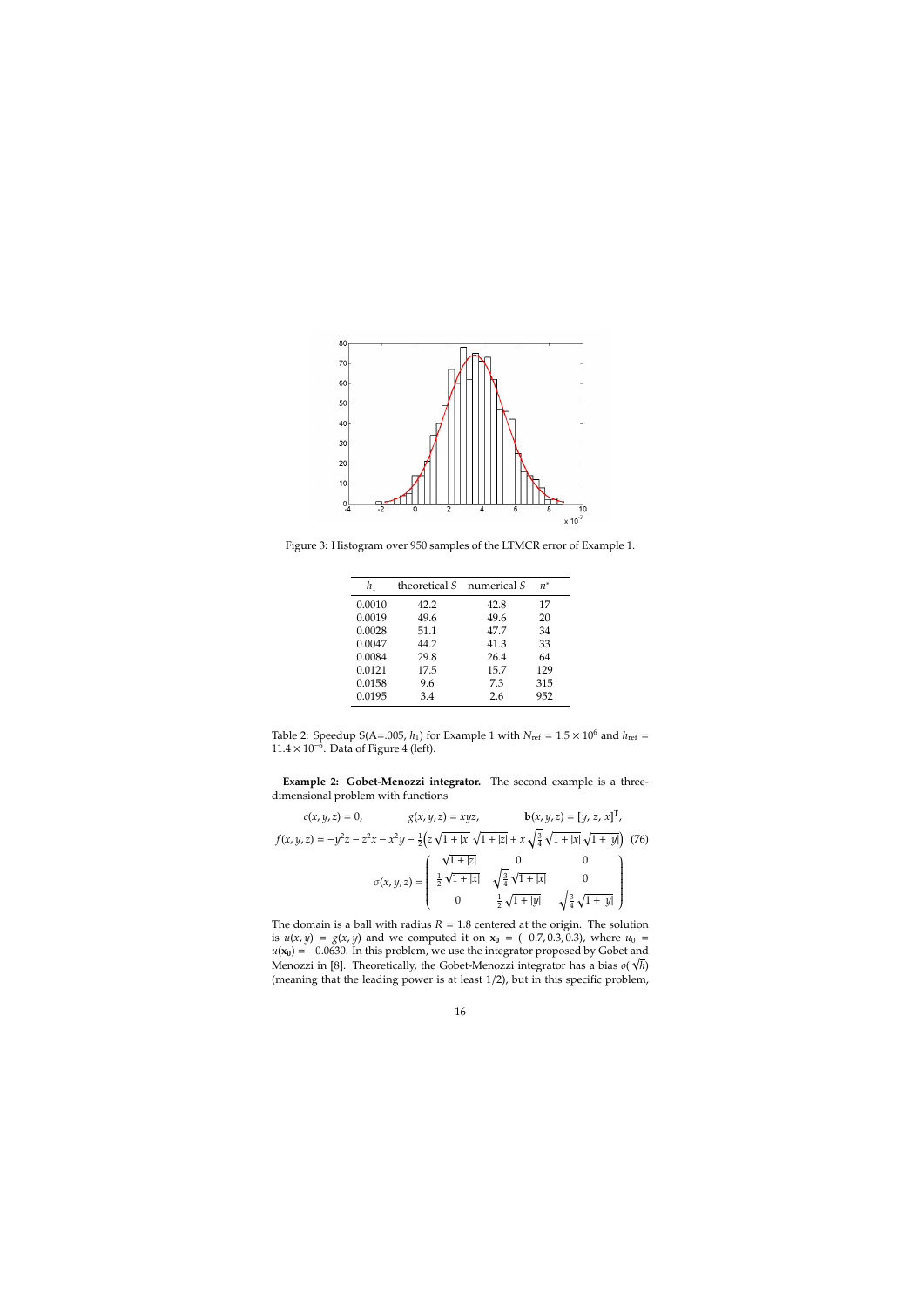

Figure 4: Speedup for Example 1. Left: *S*(*A* = 0.005, *h*1), see also Table 2. Right: *S*(*A*, *h*<sub>1</sub> = 0.001), see also Table 1.

(76), it experimentally yielded a linear bias in the tests in [8]. Since our goal here is just to check the LTMCR in a case with linear bias, we chose this BVP and the Gobet-Menozzi integrator, due to its extreme simplicity. (Many integrators with rigorously *O*(*h*) bias can be found in [14], chapter 6.) For the illustrative LTMCR test below we used a cloud with  $n = 45$  timesteps uniformly distributed in  $[h_1, h_{45}] = [0.0277, 0.1]$  and  $N = 10^6$  trajectories per timestep.



Figure 5: Bias behavior and solution extrapolation with LTMCR for Example 2.

The output of the regression analysis is  $u_R = \hat{\alpha}_w = -0.06303$ ,  $\hat{\beta}_w = -0.1607$ , and  $R^2 = 0.9609$ . In Figure 6, a histogram of the LTMCR error is shown. The fitted normal distribution has parameters  $\hat{\mu} = -0.0097$  and  $\hat{\sigma} = 5.3078e-4$ : as in the previous case it was not possible to remove all of the bias in order to have a distribution centered at zero. The speedup results are compiled in Tables 3 and 4. The data in Table 3 are also represented in Figure 7. Contrary to Example 1, Table 4 shows apparently monotonical speedup. The reason is simply that the value *h* ∗  $\frac{1}{1}$  for which *S*(*A* = 0.0001, *h*<sub>1</sub>) hits the maximum happens to be below the range of timesteps considered in the table.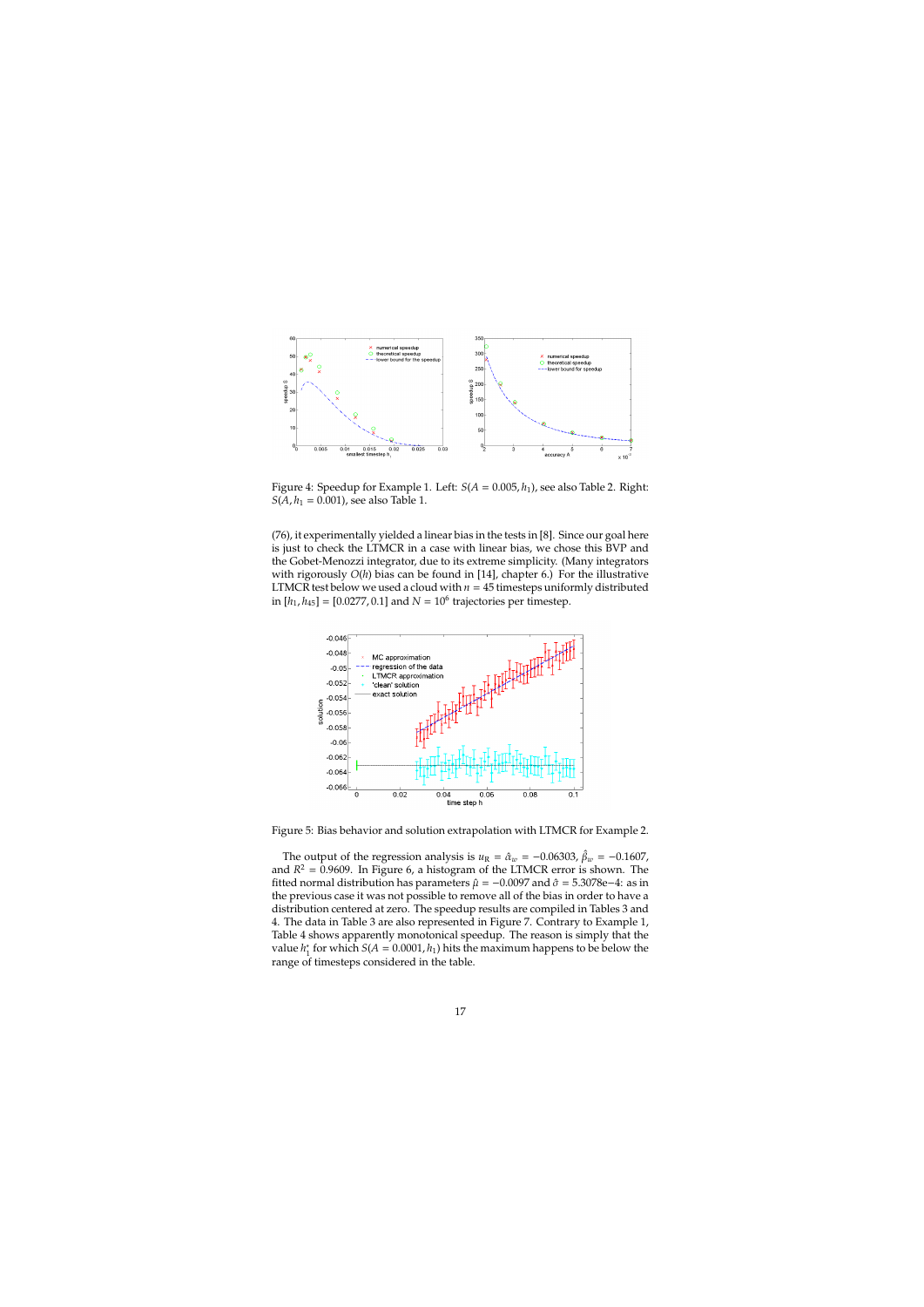

Figure 6: Histogram over 950 samples of the LTMCR error for Example 2.

*Same problem, di*ff*erent integrator*. Due to the linear bias of the Gobet-Menozzi integrator in this example, *S* is not as large as in the previous example with the Euler-Maruyama integrator. However, the CPU time should be less using a higher-order integrator. In order to check this, we solved Example 2 with the LTMCR using Euler-Maruyama instead (Figure 7, right). Because the leading, √ *O*(  $\vee$ *h*), term kicks in closer to zero now, the cloud must be shifted towards the left. For  $A = 0.43 \times 10^{-3}$  (see Table 3), CPU times (in seconds) for the LTMCR are 55 using the Gobet-Menozzi integrator and 384 using Euler-Maruyama. However, *S* is better in the second case because the reference MC simulations took 107 s. and 120355 s., respectively.

| A                      | theoretical S | numerical S | $n^*$ | $N_{\rm ref}$       | $h_{\rm ref}$        | $T_{R}$ |
|------------------------|---------------|-------------|-------|---------------------|----------------------|---------|
| $0.05 \times 10^{-3}$  | 17.68         | 17.02       | 6124  | $592 \times 10^{6}$ | $0.3 \times 10^{-3}$ | 4065    |
| $0.145 \times 10^{-3}$ | 6.10          | 5.95        | 729   | $70 \times 10^6$    | $0.9 \times 10^{-3}$ | 485     |
| $0.24 \times 10^{-3}$  | 3.68          | 3.56        | 266   | $25 \times 10^6$    | $1.5 \times 10^{-3}$ | 178     |
| $0.43 \times 10^{-3}$  | 2.00          | 1.95        | 83    | $8 \times 10^6$     | $2.7 \times 10^{-3}$ | 55      |
| $0.62 \times 10^{-3}$  | 1.38          | 1.42        | 40    | $3.9 \times 10^{6}$ | $3.8 \times 10^{-3}$ | 26      |
| $0.81 \times 10^{-3}$  | 1.07          | 1.00        | 24    | $2.3 \times 10^{6}$ | $4.8 \times 10^{-3}$ | 17      |
| $0.84 \times 10^{-3}$  | 1.04          | 1.00        | 22    | $2.1 \times 10^5$   | $4.9 \times 10^{-3}$ | 15      |
| $1.0 \times 10^{-3}$   | 0.85          | 0.75        | 16    | $1.5 \times 10^{6}$ | $5.9 \times 10^{-3}$ | 12      |

Table 3: Speedup  $S(A, h_1 = 0.0277)$  for Example 2.

*Remark* 4. The LTMCR stands on the choices that i)  $N^* \geq N_{\text{min}}$  is the same for all the cloud points, and ii) the cloud points are equispaced. Assumptions i) and ii) enable semi-analytic approximations leading to closed formulas for the solution of the constrained minimization problem.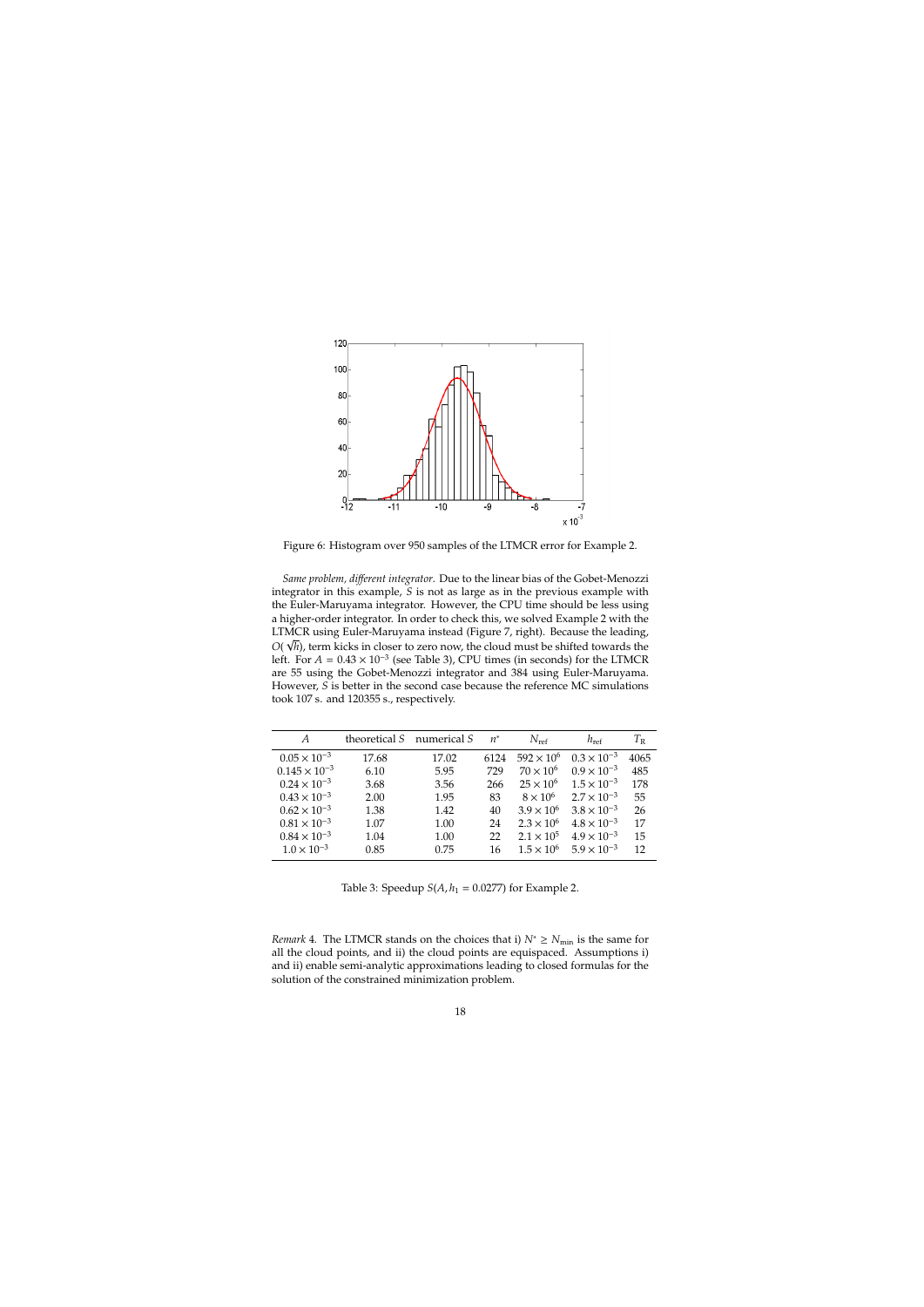| h1     | theoretical S | numerical S | $n^*$ |
|--------|---------------|-------------|-------|
| 0.0277 | 4.39          | 4.05        | 1531  |
| 0.0300 | 4.18          | 3.83        | 1666  |
| 0.0324 | 3.91          | 3.61        | 1835  |
| 0.0371 | 3.43          | 3.10        | 2241  |
| 0.0466 | 2.46          | 2.19        | 3460  |

Table 4: Speedup  $S(A = 0.0001, h_1)$  for Example 2, with  $N_{\text{ref}} = 14.7 \times 10^7$  and  $h_{\text{ref}} = 0.0012$ .



Figure 7: Left: Speedup  $S(A, h_1 = 0.0277)$  for Example 2. The lower bound was calculated with the observed value  $v_{\text{max}} = 0.37$ . The crossover value (for which  $S = 1$ ) was accurately predicted using (56) (black vertical line). Right: LTMCR extrapolation for Example 2 but using the Euler-Maruyama integrator rather than Gobet-Menozzi's (compare the scale with that of Figure 5). The inset zooms in on the LTMCR solution (i.e. at  $h = 0$ ).

Imagine that  $N_i = N(h_i)$  were variable rather than constant. The minimization problem would then be *n* <sup>∗</sup>+1-dimensional instead of bidimensional. Assuming, for the sake of the argument, that the minimum  $(n^*, N^*_1, ..., N^*_{n^*})$  could still be found in a practical and accurate way such as with the LTMCR, one should still require  $N_i^* \ge N_{\min}(h_i)$  for consistency. But it is unrealistic to expect that an *h*-dependent  $N_{\text{min}}(h_i)$  can be known for exploiting this.

Also, note that our semi-analytic approximations break down if  $n = O(1)$ , so it might happen that taking a 'cloud' with only 2, 3, ... points would yield better speedups. This depends on the parameters  $N_{\text{min}}$ ,  $h_1$ ,  $h_n$ . A convenient advantage of taking the cloud with *n* <sup>∗</sup> points is that it allows one to check, after computing the highest (and least time-consuming) values of *h<sup>i</sup>* in the cloud (i.e. *hn*, *hn*−1, . . .), whether those parameters were acceptable indeed, and abort the simulation otherwise. As an illustration, consider Figure 8, where the statistical error has been suppressed for the sake of clarity. After computing the MC solution corresponding to the black dots, it could be inferred that *h<sup>n</sup>* has been picked too large (recall that *h* is unknown), because the black dots do not follow the curve  $u + \beta h^r$  (dashed line). On the other hand, just the end points (squares) do not reveal the shape in between, and would lead here to wrong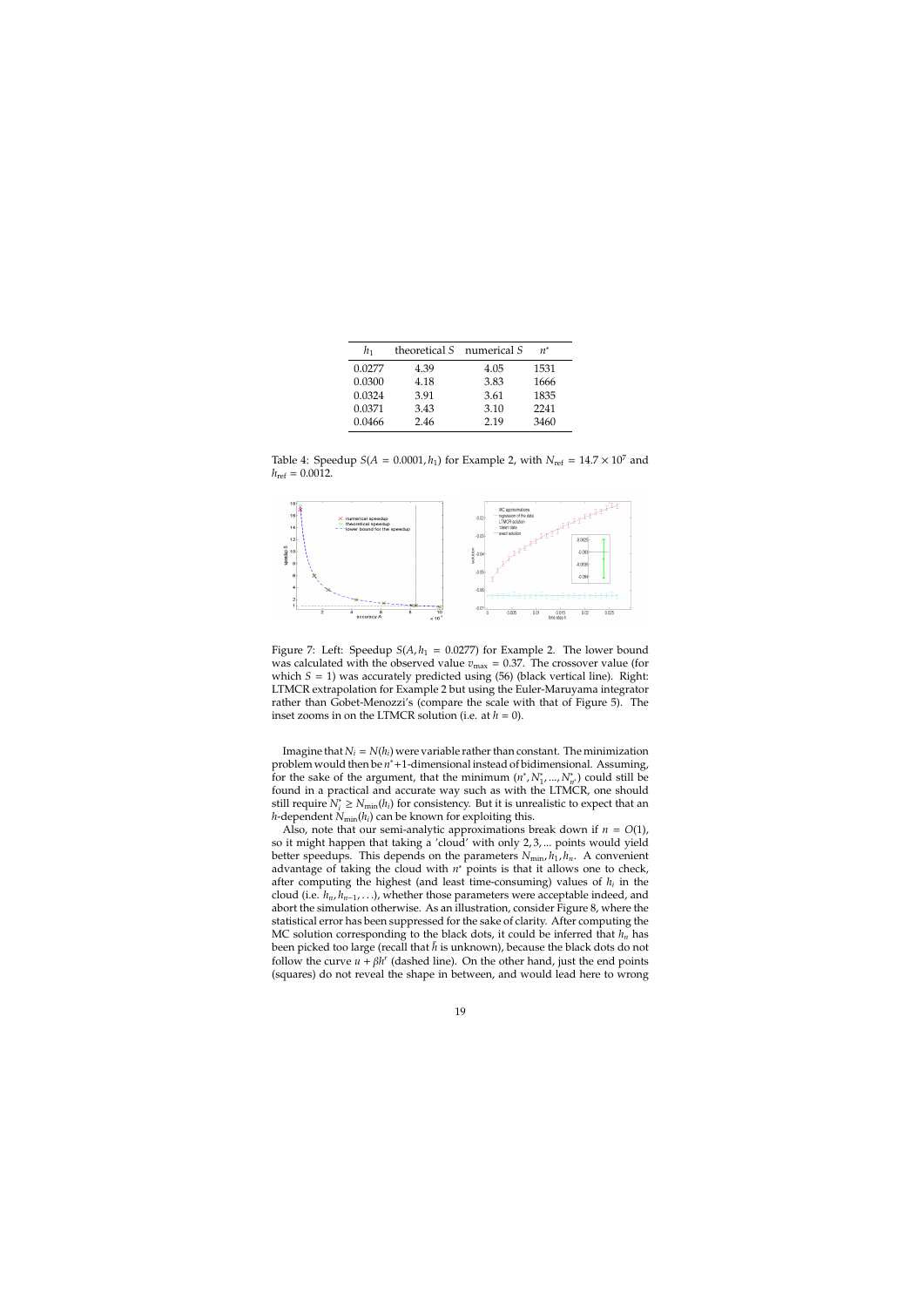results that could not be detected even *a posteriori*.



Figure 8: Advantage of a cloud (circles) over just two points (squares), see Remark 4. Dashed line: asymptotic behavior *u* + β*h r* . Solid line: MC solution with actual bias. Notice that the noise has been suppressed. Compare with Figs. 2 and 5.

### **5 Conclusions**

The LTMCR exploits the fact the power of the leading term is often known for the triplet integrator Ξ*<sup>h</sup>* / BVP (3) / domain Ω. (An up-to-date survey and comparison of existing integrators is [2].) Another advantage of the LTMCR is that it is extremely easy to implement and to combine with existing codes for Monte Carlo solutions of BVPs.

The error involved in the LTMCR has been rigourously studied in order to compare its complexity with that of a Monte Carlo simulation with single time step and the same confidence intervals. Numerical results support the theoretical analysis and show that the LTMCR can deliver a substantial speedup. Although the analysis here only considers linear elliptic BVPs with Dirichlet BCs, it could very easily be extended to other situations such as parabolic BVPs, Neumann BCs, and option pricing in finance.

### **6 Acknowledgments**

This work was supported by national funds through Fundação para a Ciência e a Tecnologia (FCT) under grants UID/CEC/50021/2013, and PTDC/EIA-CCO/098910/2008. FB also acknowledges FCT funding under grant SFRH/BPD/79986/2011.

## **References**

[1] J.A. Acebrón, M.P. Busico, P. Lanucara, and R. Spigler, *Domain decomposition solution of elliptic problems via probabilistic methods*. SIAM J. Sci. Comput., **27** 440-457 (2005).